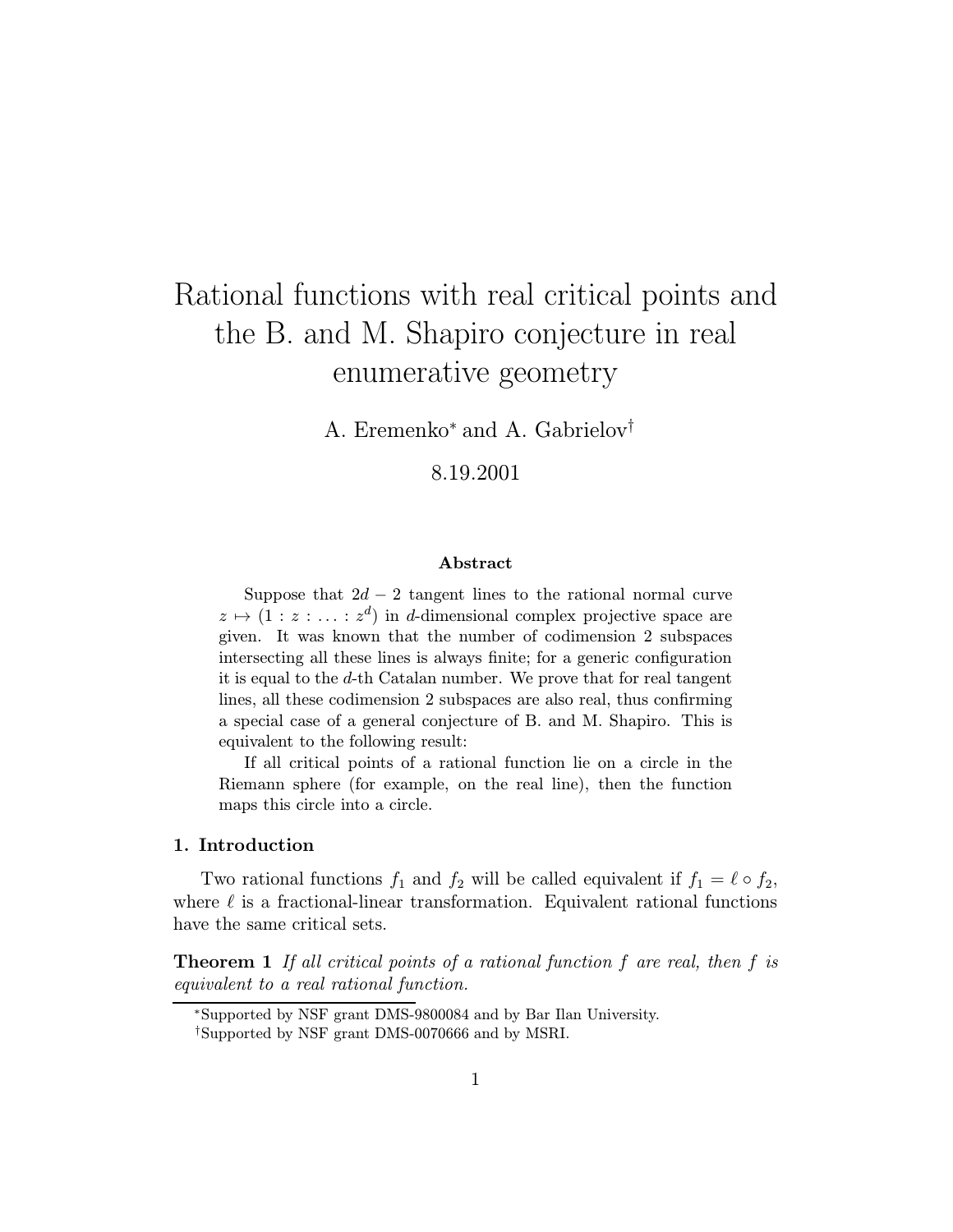Lisa Goldberg [11] addressed the following question: how many equivalence classes of rational functions of degree d with a given critical set of  $2d-2$ points may exist? She reduced this to the following problem of enumerative geometry:

Problem P. Given  $2d - 2$  lines in general position in projective space  $\mathbb{CP}^d$ , how many projective subspaces of codimension 2 intersect all of them?

To explain this reduction, to each rational function

$$
f(z) = \frac{a_0 + \ldots + a_d z^d}{b_0 + \ldots + b_d z^d}
$$

of degree d, we associate a projective subspace  $H_f \subset \mathbb{CP}^d$  defined by the following system of two equations in homogeneous coordinates

$$
a_0x_0 + \ldots + a_dx_d = 0,
$$
  

$$
b_0x_0 + \ldots + b_dx_d = 0.
$$

This gives a bijective correspondence between the set of equivalence classes of rational functions of degree d and the set of subspaces of  $\mathbb{CP}^d$  of codimension 2 which do not intersect the image of the rational normal curve  $E(z) = (1 :$  $z : \ldots : z^d$ )  $\in \mathbb{CP}^d$ ,  $z \in \mathbb{CP}^1$ . One can verify by straightforward computation that  $z_0$  is a critical point of f if and only if the tangent line at  $E(z_0)$  to the rational normal curve intersects the subspace  $H_f$ .

The answer to Problem P, going back to Schubert [17] (see also [14, 15]),  $\overline{ }$ 

$$
u_d = \frac{1}{d} \begin{pmatrix} 2d - 2 \\ d - 1 \end{pmatrix}, \quad \text{the } d \text{-th Catalan number.} \tag{1}
$$

So the result is

is

**Theorem A** (Goldberg [11]). The number of equivalence classes of rational functions of degree d with given  $2d - 2$  critical points is at most  $u_d$ .

We prove

**Theorem 2** For given  $2d - 2$  distinct real points, there exist at least  $u_d$ classes of real rational functions of degree d with these critical points.

Theorems A and 2 imply Theorem 1.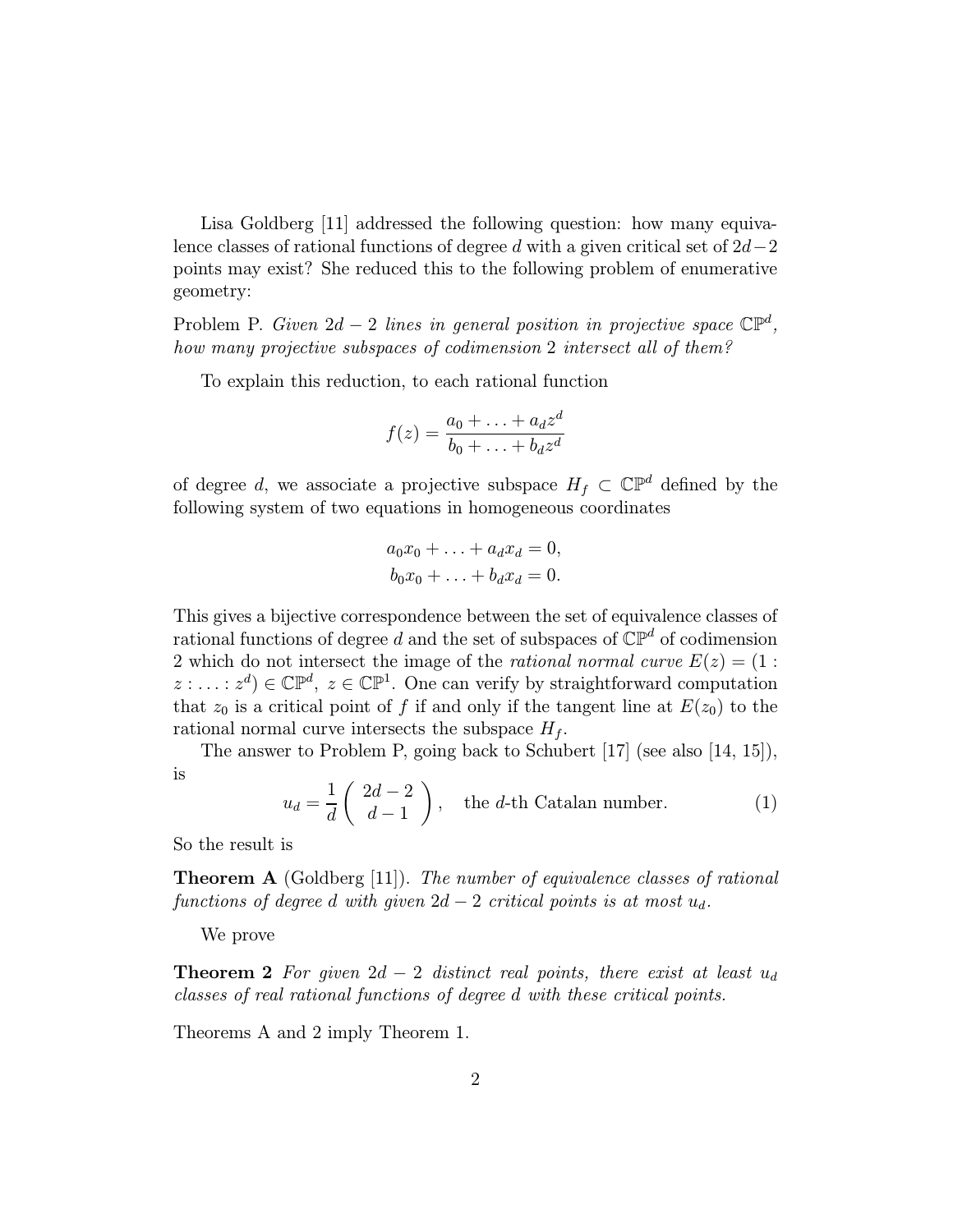In general, even if the lines in Problem P are real, the subspaces of codimension 2 might not be real [14]. Fulton asked the following general question (see  $[8, p. 55]$ ): how many solutions of real equations can be real, particularly for enumerative problems? We refer to a recent survey [21] of results related to this question. A specific conjecture for the Problem P was made by Boris and Michael Shapiro (see, for example, [20]): if the lines in question are tangent to the rational normal curve at real points, then all  $u_d$  solutions of the problem are real. Our Theorem 2 implies that this conjecture is true.

To reformulate Theorem 1, we write a rational function as a ratio of polynomials without a common factor,  $f = f_1/f_0$ , and suppose for simplicity that  $\infty$  is not a critical point of f. Then critical points of f coincide with zeros of the Wronski determinant  $W(f_0, f_1) = f_0 f_1' - f_0' f_1$ , and Theorem 1 is equivalent to the following: if the Wronskian of two polynomials has only real zeros, then these polynomials can be made real by a linear transformation with constant coefficients. A more general conjecture of B. and M. Shapiro states that this is true for any number of polynomials. It is not enough to require that the Wronskian has real coefficients. Indeed, if  $f_1(z) = z^3 + 3iz^2$ and  $f_0(z) = z - i$ , then  $W(f_0, f_1) = 2z^3 + 6z$  has real coefficients, but no non-trivial linear combination of  $f_0$  and  $f_1$  is a real polynomial.

A general discussion of the B. and M. Shapiro conjectures, with experimental evidence and bibliography, is contained in [19, 20]. For the related problem of pole assignment in the theory of automatic control we refer to [6, 7].

As a corollary from his main result in [18], Sottile proved that there exists an open (in the usual topology) set  $X \subset \mathbb{R}^{2d-2}$ , such that for  $x \in X$  there exist  $u_d$  classes of real rational functions of degree d, whose critical set is given by x. Theorem 2 was proved by Sottile for  $d = 3$ , and tested, using computers, for  $d \leq 9$ . The computation for  $d = 9(u_9 = 1, 430)$  is due to Verschelde [23].

It is interesting that our proof of Theorem 1 is based on the fact that two different enumerative problems have the same sequence of integers as their solution. These two problems are Problem P and the one in Lemma 1 below. We prove Theorem 2 in Sections 2–6 and derive Theorem 1 in Section 7.

The scheme of our proof of Theorem 2 is following. We consider the unit circle  $\mathbb T$  instead of the real line. Let R be the set of rational functions of degree d, mapping  $\mathbb T$  into itself, having  $2d-2$  distinct critical points in  $\mathbb T$ , and being properly normalized. For  $f \in R$  we introduce a "net"  $\gamma(f) = f^{-1}(\mathbb{T})$ , con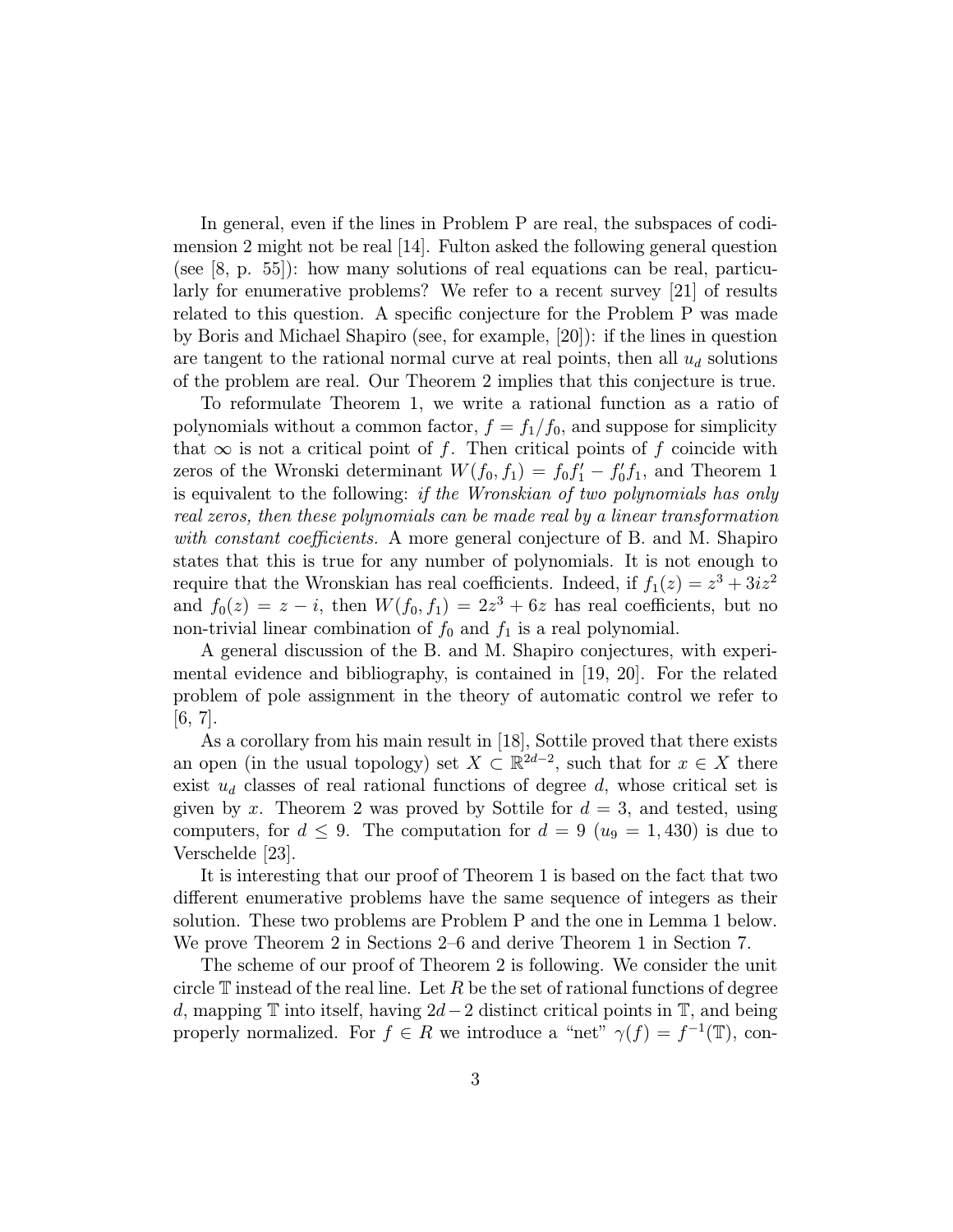sidered modulo symmetric (with respect to T) normalized homeomorphisms of the Riemann sphere, preserving orientation. A net partitions the Riemann sphere into simply-connected regions; each of these regions is mapped by f homeomorphically onto a component of  $\overline{\mathbb{C}}\backslash\mathbb{T}$ . Equivalence classes of nets are combinatorial objects, describing topological properties of rational functions  $f \in R$ . To describe a function  $f \in R$  completely, we need one more piece of data, which we call a labeling. It is a function on the set of edges of a net, which assigns to each edge the length of its image. We give a precise description of all nets  $\gamma$  (modulo equivalence) and labelings which may occur. It is important that, for a fixed  $\gamma$ , the space of possible labelings has simple topological structure: it is a convex polytope. To recover  $f$  from its labeled net, we first construct a ramified covering  $g : \overline{\mathbb{C}} \to \overline{\mathbb{C}}$ , which maps each edge of  $\gamma$  homeomorphically onto an arc of the unit circle, whose length is specified by the label of this edge. Furthermore  $q$  maps each component of the complement  $\overline{\mathbb{C}}\setminus\gamma$  homeomorphically onto an appropriate component of  $\overline{\mathbb{C}}\backslash\mathbb{T}$ . Once such ramified covering g is constructed, the Uniformization theorem implies the existence of a homeomorphism  $\phi : \overline{\mathbb{C}} \to \overline{\mathbb{C}}$ , such that  $f = q \circ \phi^{-1}.$ 

This construction leads to a parametrization of the set  $R$  by equivalence classes of labeled nets. Similar parametrizations for polynomials and trigonometric polynomials were studied by Arnold in [2, 3], and for meromorphic functions on arbitrary Riemann surfaces by Vinberg [24], who used the nets. The dual graph of a net of a meromorphic function is known in classical function theory as a "line complex," or a Speiser graph [10, 25]. It is essentially our tree S, described in Section 2.

Non-equivalent nets correspond to non-equivalent rational functions. For a fixed net  $\gamma$ , each labeling defines a rational function of the class R. Taking the critical set of this rational function, we obtain a map  $\Phi$  from the space of labelings of  $\gamma$  to the space of critical sets on the unit circle. We prove that  $\Phi$  is surjective. So for a given critical set, each  $\gamma$  gives a rational function of our class R, and it remains to count all possible classes of nets  $\gamma$ . It turns out that there are exactly  $u_d$  of them (Lemma 1).

The main difficulty is the proof of surjectivity of  $\Phi$ . This is achieved by a version of the "continuity method" going back to Poincaré and Koebe (see, for example, [12, Ch. V,  $\S6$ ]), but we have to use different tools from topology. We extend  $\Phi$  to a map between closed polytopes and show that the extended map is continuous (Sections 3 and 4). This is done using a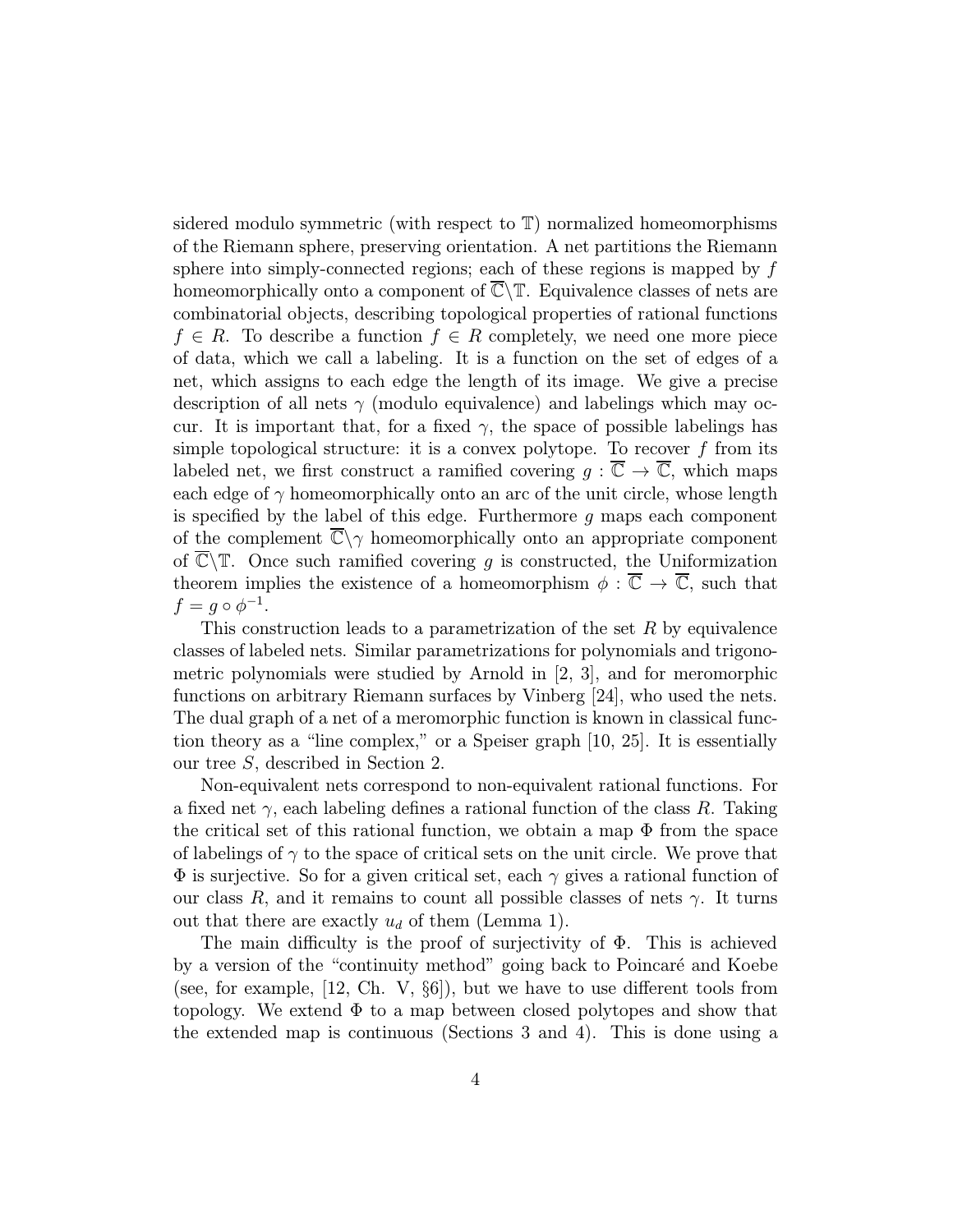normal families argument, Lemma 4. An analysis of the boundary behavior of  $\Phi$  in Section 5 permits to prove surjectivity using a topological argument in Section 6.

We thank M. Bonk, F. Nazarov and B. Shapiro for stimulating discussions. Bonk suggested the subtle normalization N5 and (8), which makes our argument in Section 4 work. We also thank the referee for valuable remarks.

We prove Theorem 1 only for  $d \geq 3$ , because it is trivial for  $d = 2$ , and because our proof would require a modification in this case.

We fix an integer  $d > 3$ . The map  $\mathbf{s} : \overline{\mathbb{C}} \to \overline{\mathbb{C}}$ ,  $\mathbf{s}(z) = 1/\overline{z}$  will be called the symmetry. A map will be called symmetric if it commutes with the symmetry. A set will be called *symmetric* if the symmetry leaves it invariant. All homeomorphisms and ramified coverings of the Riemann sphere  $\overline{\mathbb{C}} = \mathbb{CP}^1$ , except the involutions like s, are assumed to preserve orientation. For a region D we denote by  $\partial D$  its oriented boundary (so that the region is on the left). The unit circle  $\mathbb T$  is always oriented anticlockwise, so  $\mathbb T = \partial \mathbb U$ , where  $\mathbb U$  is the unit disc. The words "distance" and "diameter" refer to the spherical Riemannian metric on the Riemann sphere. It is obtained from the standard embedding of  $\overline{\mathbb{C}}$  as the unit sphere in  $\mathbb{R}^3$ .

# 2. Nets, labelings and critical sequences

A cellular decomposition of a set  $X \subset \overline{\mathbb{C}}$  is a finite partition of X into sets, called cells, each of them homeomorphic to an open unit disc  $\mathbb{U}^k \subset \mathbb{R}^k$ ,  $k =$ 0, 1, 2; (by definition,  $\mathbb{U}^0 = \{\text{one point}\}\)$ , and has closure homeomorphic to the closed disc  $\overline{U}^k$ . The cells are called vertices, edges and faces, according to their dimension. The degree of a vertex is the number of edges to whose boundaries this vertex belongs. A net  $\gamma \subset \overline{\mathbb{C}}$  is the union of edges and vertices of some cellular decomposition of  $\overline{\mathbb{C}}$ , which satisfies conditions N1–N5 below.

N1.  $\gamma$  is symmetric, that is  $s(\gamma) = \gamma$ .

N2.  $\mathbb{T} \subset \gamma$ .

N3. There are  $2d - 2$  vertices, all belong to  $\mathbb T$  and have degree 4.

N4. The point  $1 \in \mathbb{T}$  is a vertex.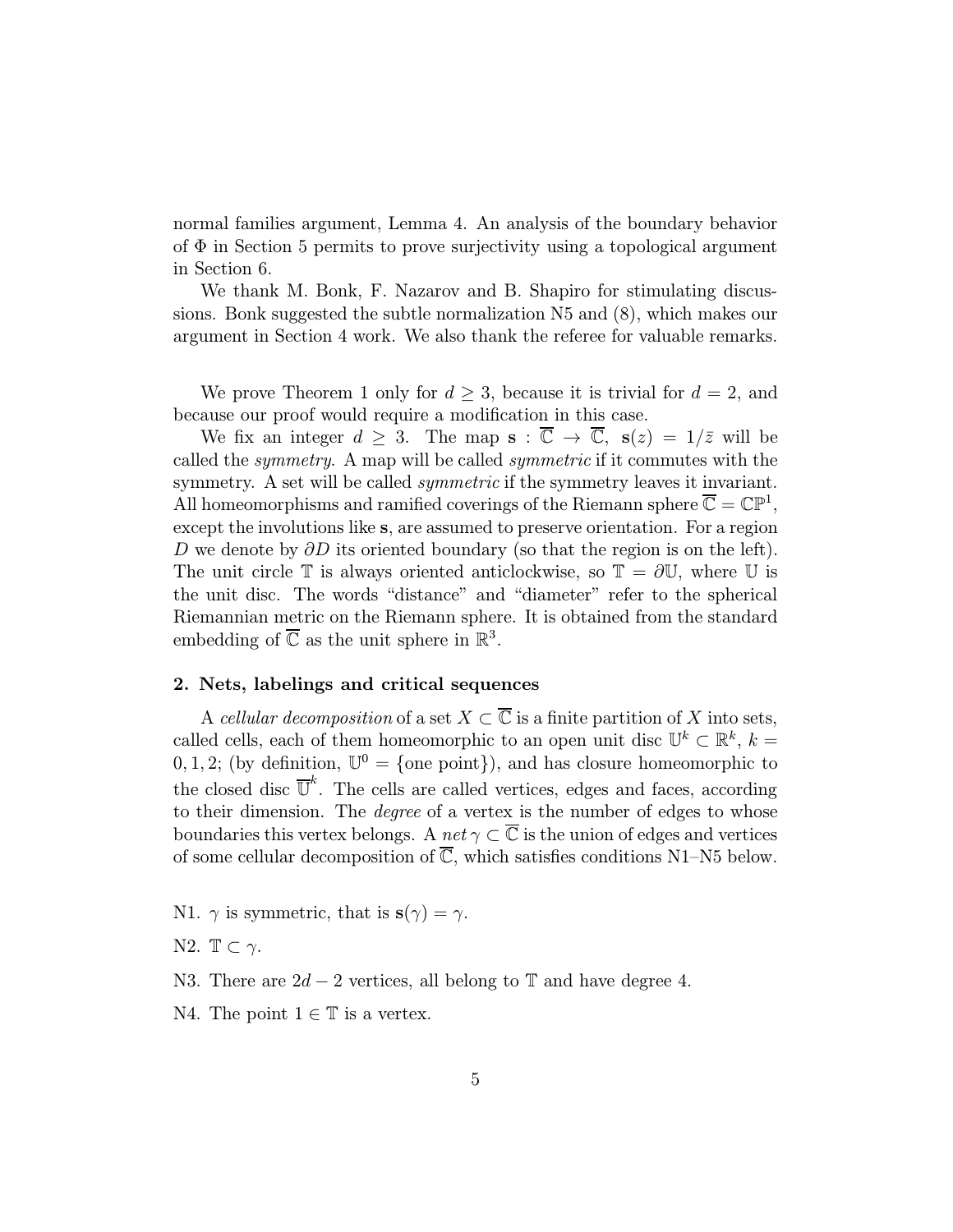A cellular decomposition which satisfies N1-N4 is completely determined by its net  $\gamma$ , so we permit ourselves to speak of vertices, edges and faces of a net. Because of N3, each face G has an even number of boundary vertices. For every  $\gamma$  satisfying N1-N4 we choose certain distinguished elements as follows. Let  $v_0 = 1$ , and  $v_1$  be the next vertex anticlockwise on  $\mathbb{T}$ . There is a unique face  $G_0$  in the unit disc, whose boundary contains at least 4 vertices,  $v_0$  and  $v_1$  among them. Let  $v_{-1}$  be the vertex preceding  $v_0$  on  $\partial G_0$ . So when tracing  $\partial G_0$  according to its orientation, we consecutively encounter  $v_{-1}, v_0, v_1$  in this order. We also introduce two edges on the boundary of  $G_0$ :  $e_1 = [v_0, v_1]$  and  $e_{-1} = [v_{-1}, v_0]$ . One of these two edges, e' belongs to T, the other,  $e^{\prime\prime}$  does not. Thus we have double notation for these two edges. For every  $\gamma$  satisfying N1-N4 there is a unique choice of the *distinguished* elements  $G_0, v_{-1}, v_0, v_1, e_{-1}, e_1, e'$ , and  $e''$  (see Figure 1). The vertices of  $\gamma$ will be enumerated as  $v_1, \ldots, v_{2d-2}$ , anticlockwise on  $\mathbb{T}$ , so that  $v_{2d-2} = v_0$ , and  $v_{-1} = v_N$ , for some  $N = N(\gamma) \in [3, 2d - 3]$ . Our last assumption about nets is the normalization condition

N5.  $v_{-1} = e^{-2\pi i/3}$ ,  $v_0 = 1$ , and  $v_1 = e^{2\pi i/3}$ , the cubic roots of 1.

(The particular choice of these three points on  $\mathbb T$  is irrelevant). Two nets  $\gamma_1$  and  $\gamma_2$  are called *equivalent* if there exists a symmetric homeomorphism h of the sphere  $\overline{\mathbb{C}}$ , such that  $h(\gamma_1) = \gamma_2$ , and h leaves each cubic root of 1 fixed. Such h induces a bijective correspondence between the cells of the corresponding cellular decompositions, so we can speak of a vertex, an edge or a face of a class of nets. Each distinguished element described above is mapped by  $h$  onto a distinguished element with the same name. We denote by  $[\gamma]$  the equivalence class of a net  $\gamma$ .

For a net  $\gamma$  we denote by V, E and Q the sets of its vertices, edges and faces, respectively. Euler's formula implies  $|Q| = 2d$  and  $|E| = 4d - 4$ . We denote by  $Q_{\mathbb{U}} \subset Q$  the subset of faces which belong to U, and by  $E_{\mathbb{T}}$  the subset of edges, which belong to T.

Figure 1 shows all nets for  $d = 4$  with distinguished faces and vertices. For aesthetic reasons we ignored N5 in this picture.

**Lemma 1** There exist exactly  $u_d$  classes of nets with  $2d - 2$  vertices, where  $u_d$  is the Catalan number (1).

This can be found in [22], Exercise 6.19 n. This exercise contains 66 combinatorial problems with the Catalan numbers as the answer (see also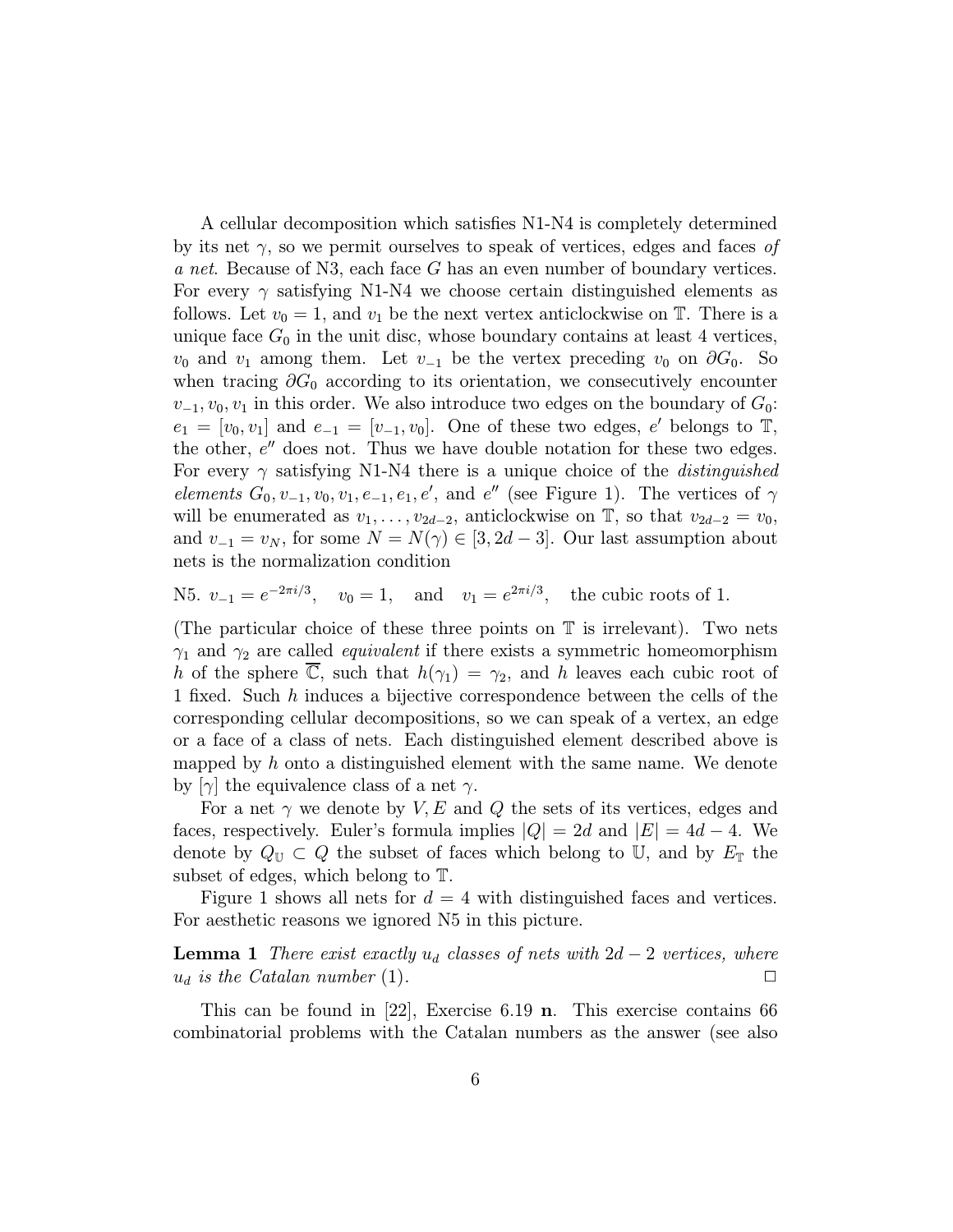

Figure 1: All nets for  $d = 4$ . Only the parts in  $\overline{U}$  are shown.

Exersise 6.25 for algebraic interpretations of these numbers). Stanley uses notation  $C_n = u_{n+1}$ .

To each net  $\gamma$  corresponds the *dual graph* S of the cellular decomposition of  $\overline{\mathbb{U}}$  defined by  $\gamma$ . More precisely, each vertex  $q = q_G$  of S corresponds to a face  $G = G_q \in Q_{\mathbb{U}}$ , and two vertices of S are connected by an edge  $\tau = \tau_e$  in S if the two corresponding faces in  $Q_U$  have a common edge  $e = e_\tau$  in  $\gamma \cap U$ .

Let S be the graph obtained by the following extension of S: for every edge  $e \in E_{\mathbb{T}}$ , a vertex  $q_e$  and an edge  $\tau_e$  connecting  $q_e$  with  $q_G$  are added to S, where G is the face in  $Q_{\mathbb{U}}$  with  $e \in \partial G$ .

It is easy to see that S and  $\hat{S}$  are trees. We designate  $q_0 = q_{G_0}$  to be the root of these trees. Notice that the edges of  $\hat{S}$  are in bijective correspondence with edges of  $\gamma$  in  $\overline{\mathbb{U}}$ , and the edges of S correspond to the edges of  $\gamma$  in  $\mathbb{U}$ . There is a natural partial order on the vertices of a rooted tree, so that the root is the unique minimal element. Thus the tree S defines a partial order on faces in  $Q_{\mathbb{U}}$ :

 $G' < G$  if the path in S from  $q_0$  to  $q_G$  passes through  $q_{G'}$ . (2)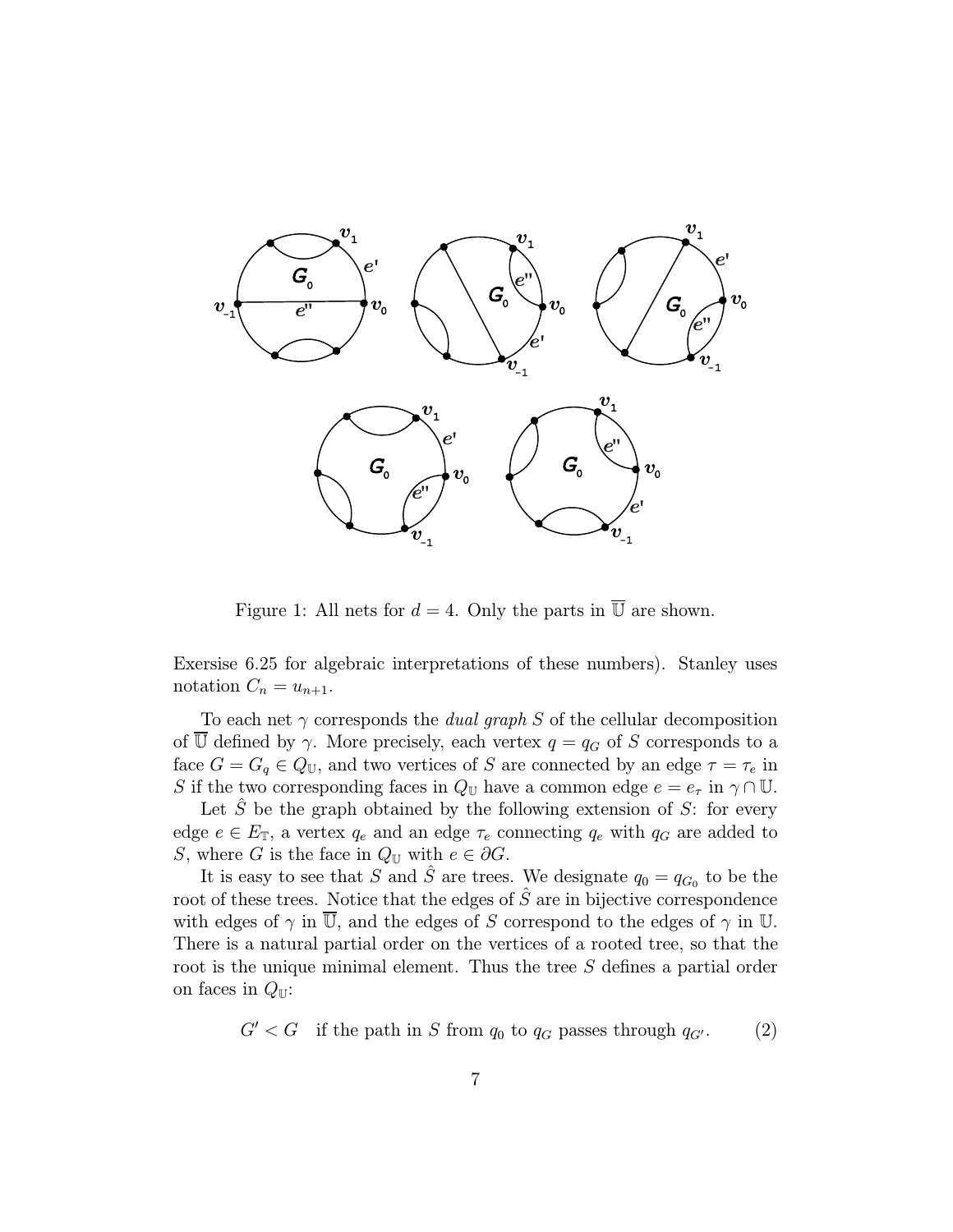We can also order the set of faces in  $Q_U$  into a sequence  $G_0, \ldots, G_{d-1}$  so that, for every  $k \in [1, d-1]$ , the face  $G_k$  has exactly one common boundary edge with the union of the faces  $G_0, \ldots, G_{k-1}$ . Such ordering is always compatible with the partial order  $(2)$ :

for every  $m, n \in [0, d-1]$   $G_n < G_m$  implies  $n < m$ . (3)

We will use repeatedly the possibility of such ordering.

For a net we define a function  $\sigma: Q \to \{1, -1\}$ , called parity. We put  $\sigma(G_0) = 1$ , for the distinguished face, and then  $\sigma(G)\sigma(G') = -1$  if the faces  $G$  and  $G'$  have a common edge on their boundaries. Such parity function exists for every cellular decomposition whose vertices have even degree. With our normalization  $\sigma(G_0) = 1$ , the parity function is unique.

A labeling of a net is a non-negative function on the set of edges,  $p : E \rightarrow$ R, satisfying the following conditions:

$$
p(\mathbf{s}(e)) = p(e) \quad \text{for every} \quad e \in E,\tag{4}
$$

where **s** is the symmetry with respect to  $\mathbb{T}$ ,

$$
\sum_{e \subset \partial G} p(e) = 2\pi \quad \text{for every} \quad G \in Q_{\mathbb{U}},\tag{5}
$$

and

$$
p(e_1) = p(e_{-1}) = 2\pi/3.
$$
 (6)

A pair  $(\gamma, p)$  is called a *labeled net*. Two labeled nets  $(\gamma_1, p_1)$  and  $(\gamma_2, p_2)$  are equivalent if there exists a symmetric homeomorphism  $h : \overline{\mathbb{C}} \to \overline{\mathbb{C}}$ , fixing the three cubic roots of 1, and having the properties  $h(\gamma_1) = \gamma_2$ , and  $p_2(h(e)) =$  $p_1(e)$  for every edge e of  $\gamma_1$ .

A labeling p is called *degenerate* if  $p(e) = 0$  for some edges  $e \in E$ , otherwise it is called *non-degenerate*. The space of all labelings is a closed convex polytope  $\overline{L}_{\gamma}$  in the affine subspace A of  $\mathbb{R}^{4d-4}$  defined by (4), (5) and (6). Its interior  $L_{\gamma}$  with respect to A, the set of non-degenerate labelings, is homeomorphic to a cell of dimension  $2d - 5$ .

The statement about dimension will not be used, but it can be verified in the following way. First, using the equations (4), we eliminate the variables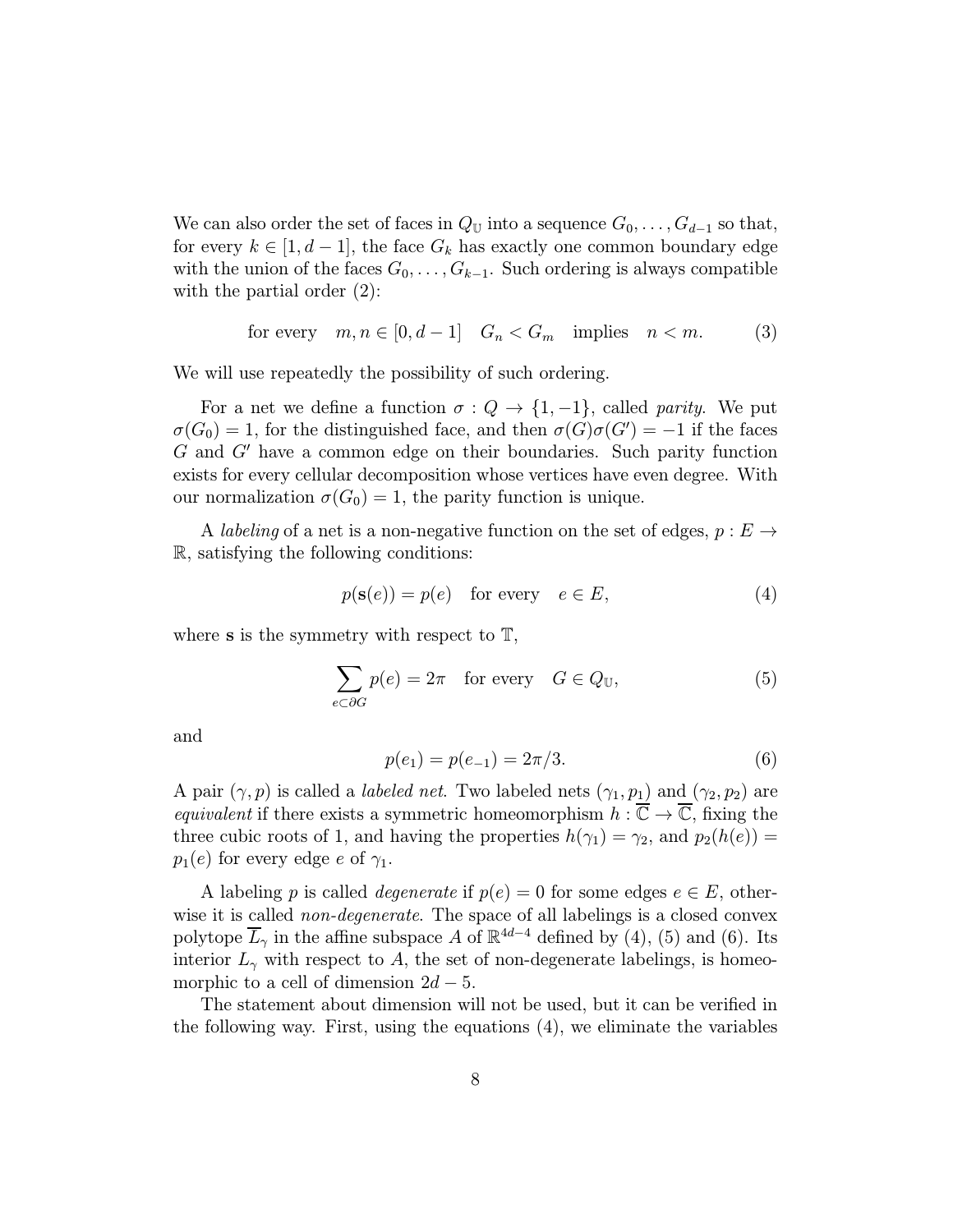$p(e)$  for all edges in  $\overline{\mathbb{C}}\backslash\overline{\mathbb{U}}$ . The number of remaining variables is 3d – 3. Each of the equations (5) corresponds to a face  $G \in Q_{U}$ . This face G has at least one boundary edge on T, which does not belong to the boundaries of other faces in  $Q_{\mathbb{U}}$ . Thus each equation in (5) contains a variable which does not show in other equations. So the codimension of the affine subspace defined by all equations (5) is d. Equations (6) increase the codimension to  $d + 2$ . So the dimension of  $L_{\gamma}$  is  $2d-5$ .

A *critical sequence* corresponding to  $\gamma$  is a map  $c: V \to \mathbb{T}$ , which leaves  $v_0$ ,  $v_1$  and  $v_N = v_{-1}$  fixed, and preserves the (non-strict) cyclic order. We describe critical sequences by non-negative functions  $l : E_{\mathbb{T}} \to \mathbb{R}$ , For  $k = 1, \ldots, 2d - 2$ , the value  $l([v_{k-1}, v_k])$  is defined as the length of the arc  $[c(v_{k-1}), c(v_k)]$ , of T, described anticlockwise from  $c(v_{k-1})$  to  $c(v_k)$ . This function  $l$  has the following properties:

$$
l([v_0, v_1]) = \sum_{k=2}^{N} l([v_{k-1}, v_k]) = \sum_{k=N+1}^{2d-2} l([v_{k-1}, v_k]) = \frac{2\pi}{3}, \text{ and } l \ge 0, (7)
$$

where  $N = N(\gamma)$ . Thus we identify the set of all critical sequences with the convex polytope  $\overline{\Sigma}_{\gamma}$ , described by (7). This polytope is a product of two simplexes of dimensions  $N-2$  and  $2d-N-3$ , so its dimension is  $2d-5$ . The interior  $\Sigma_{\gamma}$  of our polytope consists of critical sequences with  $l > 0$ . We call such critical sequences non-degenerate, and the critical sequences in  $\overline{\Sigma}_{\gamma} \backslash \Sigma_{\gamma}$ degenerate.

We denote by  $R^*$  the class of all rational functions of degree at most d, which preserve the unit circle, whose critical points all belong to the unit circle, and which satisfy the normalization condition

$$
f(z) = z
$$
,  $f'(z) = 0$ , for  $z \in \{1, e^{2\pi i/3}, e^{-2\pi i/3}\}$ . (8)

This normalization implies that two different functions of the class  $R^*$  are never equivalent.

For each class of nets [ $\gamma$ ], we consider a subclass  $R_{\gamma} \subset R^*$  defined by the following condition:

$$
f^{-1}(\mathbb{T}) \in [\gamma]. \tag{9}
$$

It follows from (9) that  $R_{\gamma}$  consists of rational functions of degree d with simple critical points, which coincide with the vertices of  $f^{-1}(\mathbb{T})$ . Furthermore,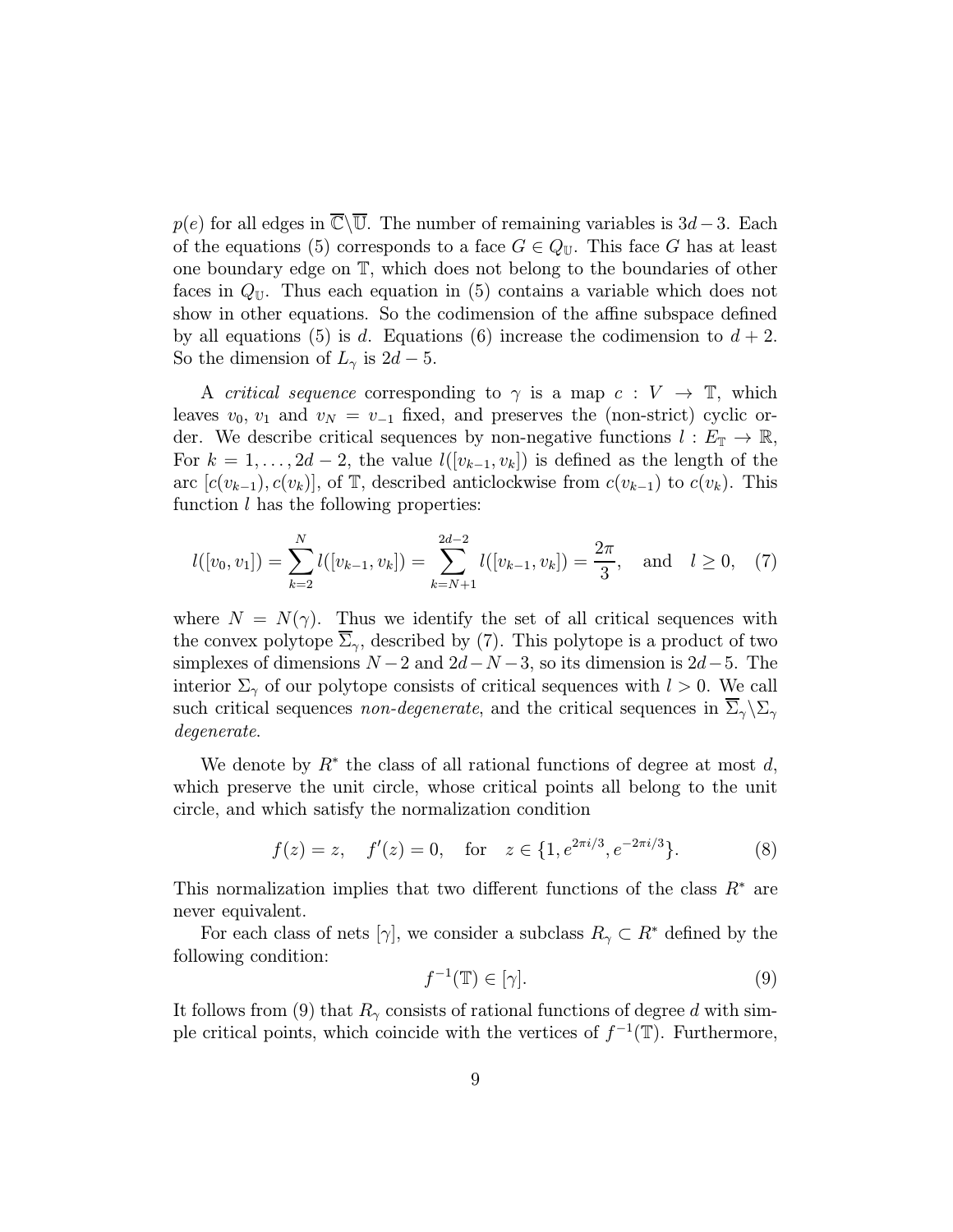(8) and (9) imply that f maps the distinguished face  $G_0$  of the net  $f^{-1}(\mathbb{T})$ onto the unit disc.

It will follow from the results of Section 3 that  $R_{\gamma} \neq \emptyset$  for every  $\gamma$ .

# 3. Construction of a map

$$
F_{\gamma} : \overline{L}_{\gamma} \to R^* \times \overline{\Sigma}_{\gamma}.
$$
 (10)

In this section, for each net  $\gamma$ , we construct a map (10), where  $\overline{L}_{\gamma}$ ,  $R^*$  and  $\overline{\Sigma}_{\gamma}$  were introduced in Section 2, with the following properties:

$$
F_{\gamma}(L_{\gamma}) \subset R_{\gamma} \times \Sigma_{\gamma}.\tag{11}
$$

If p is a non-degenerate labeling, and  $(f, c) = F_{\gamma}(p)$ , then c is the sequence of critical points of  $f$ . An additional property, related to the boundary behavior of  $F_{\gamma}$ , is stated in Proposition 1 below. In Section 4 we will prove that the second component  $\Phi_{\gamma}$  of  $F_{\gamma}$  is continuous, and in Section 6 that  $\Phi_{\gamma}$ is surjective.

To construct our map  $F_{\gamma}$ , we fix  $\gamma$  and a labeling  $p \in \overline{L}_{\gamma}$ . We introduce the following notation. Let Z be the union of edges e with  $p(e) = 0$ , and D the component of  $\overline{\mathbb{C}} \backslash Z$ , containing  $G_0$ . We claim that

$$
0 < p(e) < 2\pi \quad \text{for every} \quad e \subset D. \tag{12}
$$

The left inequality follows immediately from the definition of D. To prove the right inequality, we suppose without loss of generality that  $e \subset \overline{\mathbb{U}}$ , and use the tree S introduced in Section 2. Let  $G \subset D$  be a face in  $Q_U$  whose boundary contains e. Then there is a path in S from the root  $q_0$  to  $q_G$ . It is easy to see that all  $G_q$  for q in this path belong to D. The labels of all edges along this path are positive, because the whole path belongs to D. It follows from (5) that the labels of all edges of this path are less than  $2\pi$ . Thus no edge in  $\partial G$  can have label  $2\pi$ .

We put  $B = \overline{\mathbb{C}} \backslash D$  and introduce an equivalence relation in  $\overline{\mathbb{C}} : x \sim y$  if x and y belong to the same component of B. Let  $Y = \overline{\mathbb{C}} / \sim$  be the factor space, and  $w : \overline{\mathbb{C}} \to Y$  the projection map.

Since  $D$  is connected, every component of  $B$  is contractible, hence  $Y$  is a topological sphere, so we can identify it with the Riemann sphere. The symmetry  $\mathbf{s} : \overline{\mathbb{C}} \to \overline{\mathbb{C}}$  is an involution which leaves every point of  $\mathbb{T}$  fixed.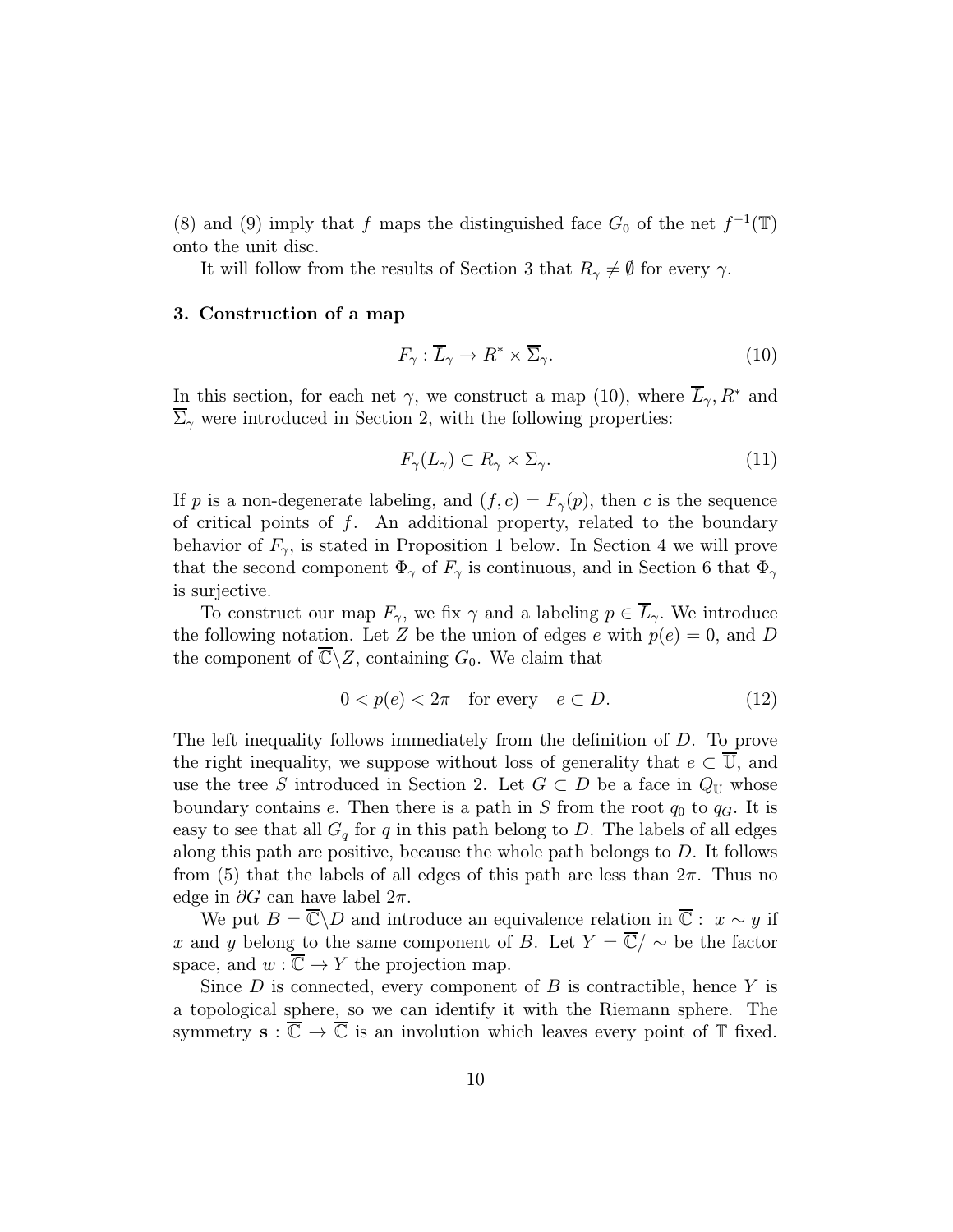Since every component of  $B$  contains a vertex, it intersects  $\mathbb T$ . It follows that each component of  $B$  is symmetric. So  $Y$  also has an involution, such that w splits the involutions. This means that the identification of Y with  $\mathbb C$  can be made in such a way, that

$$
w: \overline{\mathbb{C}} \to Y \cong \overline{\mathbb{C}}, \quad w(x) = w(y) \quad \text{if and only if} \quad x \sim y,\tag{13}
$$

is symmetric. In particular  $w(\mathbb{T}) = \mathbb{T}$ . Furthermore, in view of (6), no component of  $B$  can contain two cubic roots of unity, so we can arrange that  $w(v) = v$ , for each cubic root v of 1. The cellular decomposition of  $\overline{\mathbb{C}}$  defined by  $\gamma$  generates via w a cellular decomposition  $X = X(p)$  of Y, so that the cells of X are  $w(C)$ , where C are the cells of the original decomposition. If the labeling  $p$  is non-degenerate, then  $w$  is a homeomorphism.

We are going to construct a continuous map  $g^* : \overline{D} \to \mathbb{S} \cong \overline{\mathbb{C}}$ , where  $\mathbb S$  is another copy of the Riemann sphere. As a first step of our construction of g<sup>∗</sup>, we define a continuous map  $\tilde{g} : \gamma \cap \overline{D} \to \mathbb{T} \subset \mathbb{S}$ . To do this, we orient the edges of  $\gamma$  in the following way. Each edge  $e \in E$  belongs to the boundaries of exactly two faces; let G be that one with  $\sigma(G) = 1$ . Then  $e \subset \partial G$  by definition inherits positive orientation of  $\partial G$ .

We are going to define  $\tilde{g}$ , so that the following condition be satisfied for every  $e \subset \overline{D}$ :

if 
$$
p(e) > 0
$$
, then  $\tilde{g}$  maps e onto an arc of  $\mathbb{T}$  of length  $p(e)$ ,  
homeomorphically, respectively, orientation,  
and if  $p(e) = 0$ , then  $\tilde{g}$  maps e into a point. (14)

in particular the edges in  $\partial D$  are mapped into points, but closures of all edges in  $D$  are mapped homeomorphically onto their images. This follows from (12).

First we define  $\tilde{g}$  on  $\partial G_0$ , so that condition (14) is satisfied, and  $\tilde{g}(v_0) = 1$ . Condition (5) with  $G = G_0$  ensures that there is a unique way to define such continuous  $\tilde{g}$  on  $\partial G_0$ . Furthermore, (6) implies that  $\tilde{g}$  fixes all three cubic roots of 1.

Now we order all faces of  $\gamma$  in  $D \cap \mathbb{U}$  into a sequence  $(G_0, G_1, \ldots, G_m)$  so that for every  $k = 1, ..., m$  the face  $G_k$  has exactly one common boundary edge  $e^*$  with

$$
\bigcup_{j=0}^{k-1} \partial G_j. \tag{15}
$$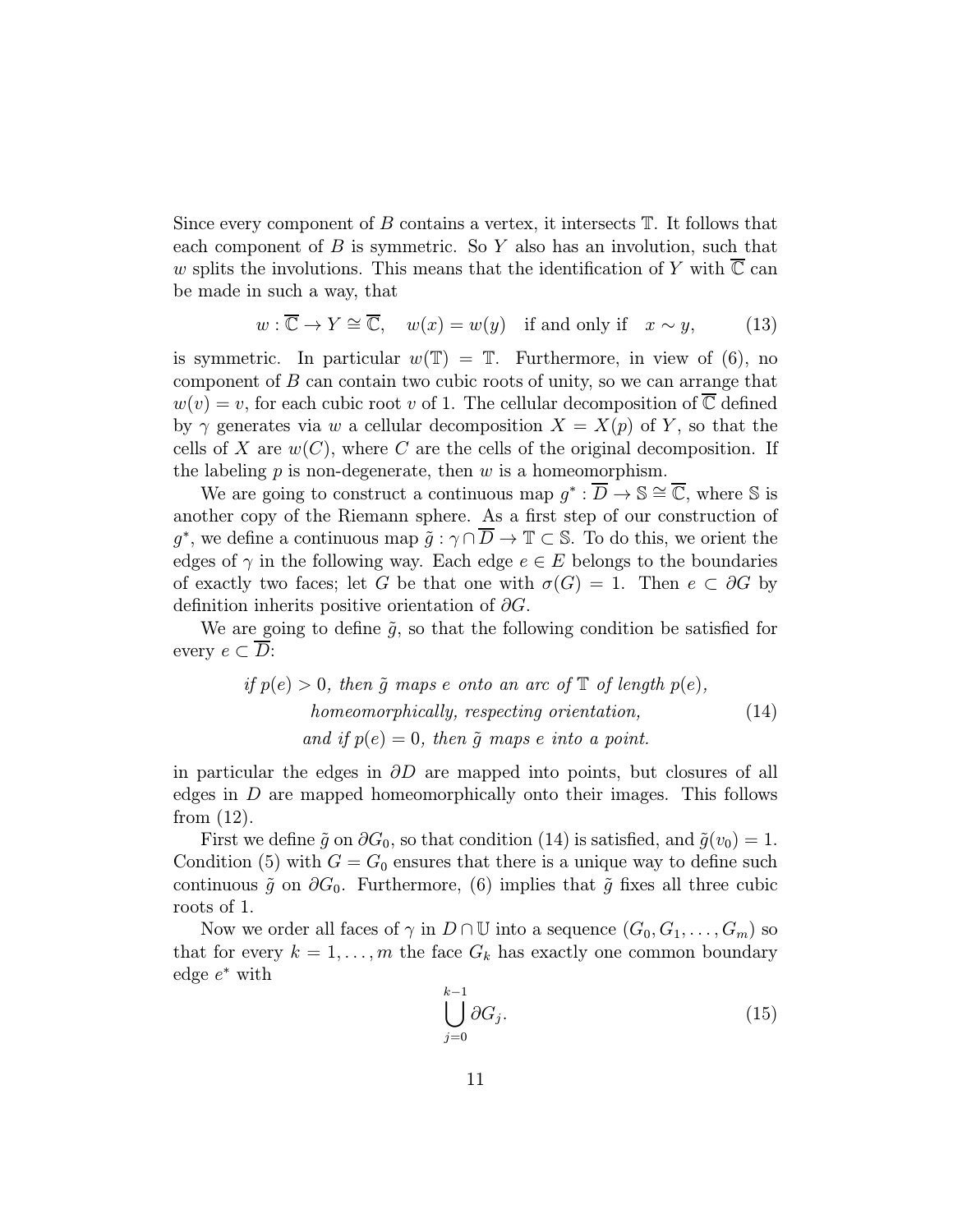The existence of such ordering was explained in Section 2, before (3).

Suppose that  $\tilde{g}$  has been already defined on the edges in (15). In particular, it is defined on the edge  $e^* \in \partial G_k$ . Condition (5) with  $G = G_k$  allows us to extend  $\tilde{g}$  to all other edges in  $\partial G_k$ , so that (14) is satisfied.

After  $\tilde{g}$  is defined for all edges in  $\overline{U}$ , we extend it to the edges in  $\overline{D}\backslash\overline{U}$ by symmetry. This construction defines a symmetric continuous map  $\tilde{q}$ :  $\gamma \cap D \to \mathbb{T}$ , which sends every component of  $\partial D$  to a point.

Notice that for every face G, the map  $\tilde{g}$  :  $\partial G \to \mathbb{T}$  has degree  $\pm 1$ , and is monotone, that is  $\tilde{g}|_{\partial G}$  preserves or reverses the non-strict cyclic order. As a next step, for each face  $G \subset D$ , we extend  $\tilde{g}$  to a continuous map  $g^* : \overline{G} \to \overline{\mathbb{U}} \subset \mathbb{S}$ , if  $\sigma(G) = 1$ , or  $g^* : \overline{G} \to \mathbb{S} \backslash \mathbb{U}$ , if  $\sigma(G) = -1$ , so that the restriction on G is a homeomorphism onto the image. This can be done for every continuous monotone map  $\partial G \to \mathbb{T}$  of degree  $\pm 1$ .

It is clear, that this extension of  $\tilde{q}$  into the interior of components  $G \in$  $Q, G \subset D$ , can be made symmetrically, that is

$$
g^* \circ \mathbf{s} = \mathbf{s} \circ g^*.\tag{16}
$$

Finally we extend  $q^*$  to a continuous map  $\overline{\mathbb{C}} \to \mathbb{S}$  so that it is constant on every component of the set  $B = \overline{\mathbb{C}} \backslash D$ . Then  $g^*(x) = g^*(y)$  whenever  $x \sim y$ , the equivalence relation  $\sim$  in (13). It follows that  $g^*$  factors as  $g^* = g \circ w$ , where w is the continuous map in (13). Here g is a continuous map  $Y \to \mathbb{S}$ .

If C is a cell of the cellular decomposition defined by  $\gamma$ , then w and  $g^*$ map  $C$  in the same way: either homeomorphically or to a point. It follows that g maps every closed cell of the form  $w(C)$  homeomorphically onto the image. Furthermore, the cells  $w(C)$  make a cellular decomposition X of Y, so  $g$  is a ramified covering. It can be ramified only at the vertices of  $X$ . If the labeling  $p$  is non-degenerate, that is  $w$  in (13) is a homeomorphism, all vertices of X have order 4, and  $g$  is ramified exactly at these vertices, having local degree 2 at each vertex.

There exists a unique conformal structure on  $Y$ , which makes  $g$  holomorphic. By the Uniformization theorem  $[1, 12]$ , there exists a unique homeomorphism  $\phi: Y \to \overline{\mathbb{C}}$ , normalized by

$$
\phi(e^{-2\pi i/3}) = e^{-2\pi i/3}, \quad \phi(1) = 1, \quad \phi(e^{2\pi i/3}) = e^{2\pi i/3}, \tag{17}
$$

and such that  $f = g \circ \phi^{-1}$  is a holomorphic map  $\overline{\mathbb{C}} \to \mathbb{S}$ , that is a rational function. It is easy to see that f is non-constant and has degree at most  $d$ .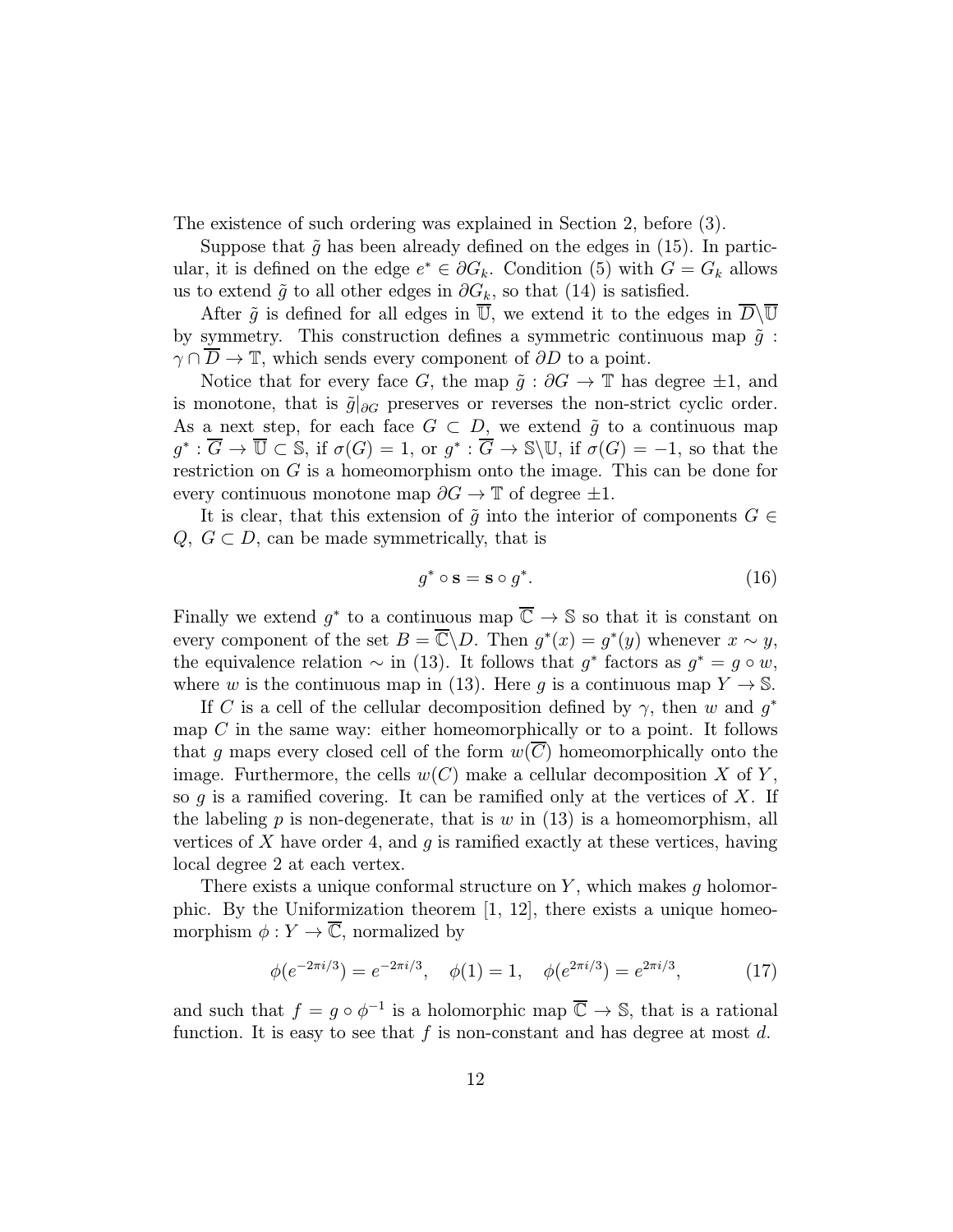This function is the first component of  $F_{\gamma}(p)$  in (10). The second component is

$$
c: v \mapsto \phi \circ w(v), \quad v \in V,\tag{18}
$$

which is a critical sequence in  $\Sigma_{\gamma}$ . Indeed, by the symmetry property (16) and the symmetry of the normalization (17),  $\phi$  is symmetric. Applying (16) again, we conclude that our rational function  $f$  is symmetric, and that all values of the function  $c$  belong to  $\mathbb{T}$ . An important consequence of our construction of  $F_{\gamma}$  is the following proposition, which we state in terms of function  $l$  as in  $(7)$ :

**Proposition 1** Let  $\Phi_{\gamma}: \overline{L}_{\gamma} \to \overline{\Sigma}_{\gamma}$  be the second component of the map  $F_{\gamma}$ , and  $l = \Phi_{\gamma}(p)$  for some  $p \in \overline{L}_{\gamma}$ . Then  $l(e) \neq 0$  if and only if  $e \subset D \cap \mathbb{T}$ .

This follows from (18), taking into account that  $\phi$  is a homeomorphism, and w collapses exactly those edges of  $\gamma$  which do not belong to D.  $\Box$ 

If the labeling p is non-degenerate, then the map w in  $(13)$ ,  $(18)$  is a homeomorphism, which implies that all  $c(v)$ ,  $v \in V$ , are distinct and coincide with critical points of f. In this case we have  $l(e) > 0$  for all edges  $e \in E_{\mathbb{T}}$ . So the second component  $\Phi_{\gamma}$  of  $F_{\gamma}$  maps the set of non-degenerate labelings  $L_{\gamma}$  to the set of non-degenerate critical sequences  $\Sigma_{\gamma}$ , and  $\gamma$  is equivalent to  $f^{-1}(\mathbb{T})$  via  $\phi \circ w$ , and we have (11).

Now we show that our map  $F_{\gamma}$  in (10) is well defined, that is f and c are independent of the choice of a labeled net within its equivalence class, and also independent of the extensions of  $g$  into the interiors of the components G. This independence follows from

**Lemma 2** Let  $X_i$ ,  $i = 0, 1$ , be cell complexes, h' a bijection between their cells such that  $h'(\partial C) = \partial h'(C)$ , Y a topological space and  $f_i : X_i \to Y$  two continuous maps, whose restrictions to every closed cell are homeomorphisms onto the image, and  $f_1(C) = f_0(h'(C))$  for every cell C in  $X_1$ . Then there exists a homeomorphism h such that  $f_1 = f_0 \circ h$ .

*Proof.* We define h on every cell C in  $X_1$  as  $f_{0,h'(C)}^{-1} \circ f_1|_C$ , where  $f_{0,h'(C)}^{-1}$ is the inverse of the restriction  $f_0|_{h'(C)} : h'(C) \to f_0(h'(C))$ .

Applying Lemma 2 to two rational functions  $f_0$  and  $f_1$ , constructed from equivalent labeled nets, we conclude that  $f_0 = f_1 \circ h$ , where h is a homeomorphism of the Riemann sphere. This homeomorphism is evidently conformal and fixes three points. So  $h = id$  and  $f_1 = f_0$ .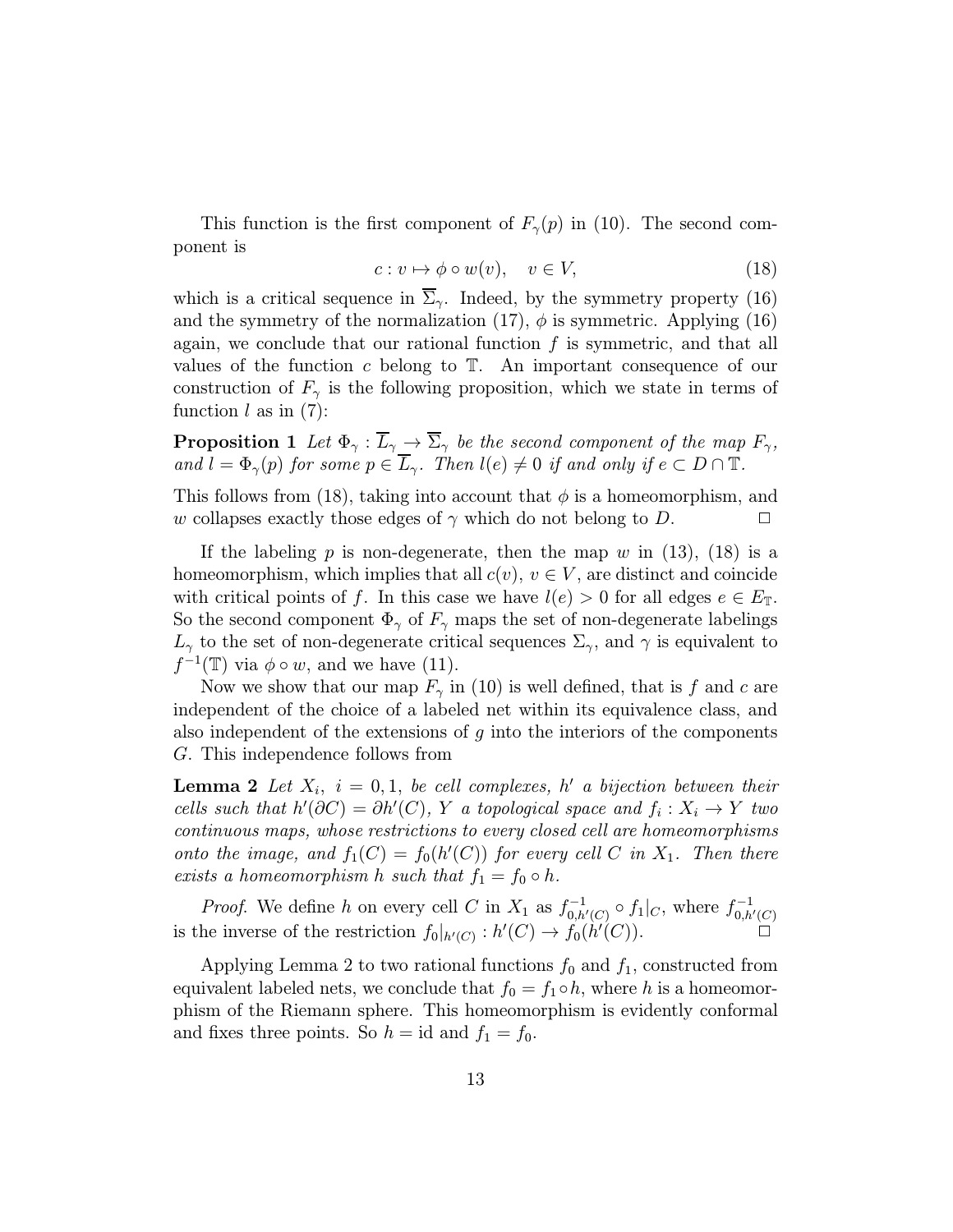**Lemma 3** The critical sequence  $c = F_{\gamma}(p)$  is well-defined, that is it depends only on the class of labeled nets  $([\gamma], p)$ .

*Proof.* Consider the cellular decomposition  $X$ , introduced after equation (13). If v is a vertex of X of degree at least 4, then  $z = \phi(v)$  is a critical point of f, so  $c(v)$  is well defined. Suppose now that  $v^1, \ldots, v^m$  is a maximal chain of vertices of  $X$  of degree 2, which means that there are edges in  $X$ between these vertices, but no other edges connecting  $v^1$  or  $v^m$  to vertices of degree 2. There is a unique way to extend this chain by adding  $v^0$  and  $v^{m+1}$ , vertices of degree at least 4, so that  $v^0$  is connected to  $v_1$  and  $v^m$  to  $v^{m+1}$  by edges of X. Then  $z^j = \phi(v^j)$ ,  $j \in \{0, m+1\}$ , are critical points of f, and  $a_j = f(z^j), j \in \{0, m+1\},$  corresponding critical values. The restriction of f onto the arc  $[z^0, z^{m+1}] \subset \mathbb{T}$  maps this arc homeomorphically onto the arc  $[a_0, a_{m+1}] \subset \mathbb{T}$ . Then the position of the points  $z^j = \phi(v_j)$ ,  $j = 1, \ldots, m$ , is determined from the fact that the length of each arc  $[f(z^k), f(z^{k+1})] \subset \mathbb{T}$  is equal to  $p(w^{-1}([v^k, v^{k+1}]))$ , the label of an edge of  $\gamma$ .

#### 4. Continuity of  $\Phi$

For a fixed  $\gamma$ , the second component of our map  $F_{\gamma}$  in (10) is a map between two closed polytopes

$$
\Phi : \overline{L} \to \overline{\Sigma},\tag{19}
$$

where  $L = L_{\gamma}$ ,  $\Sigma = \Sigma_{\gamma}$  and  $\Phi = \Phi_{\gamma}$ . In this section we prove that  $\Phi$  is continuous.

Suppose that  $p_1 \in \overline{L}$ ; we are going to prove that  $\Phi$  is continuous at  $p_1$ . Let  $p_0$  be a point close to  $p_1$ . Using the notation, similar to that introduced in Section 3, before (12), we consider the sets  $Z_i$  and the regions  $D_i$ ,  $i = 0, 1$ . In addition, let  $B_1, \ldots, B_m$  be the complete list of components of  $\partial D_1$ . Then  $B_j \subset Z_1$  for  $j = 1, \ldots, m$ . If  $p_0$  is close enough to  $p_1$ , we may assume

$$
Z_0 \subset Z_1, \quad \text{and thus} \quad D_1 \subset D_0. \tag{20}
$$

We have the maps  $w_i : \overline{\mathbb{C}} \to Y_i \cong \overline{\mathbb{C}}$ ,  $i = 0, 1$  as in (13), and  $f_i = g_i \circ \phi_i^{-1}$ ,  $i = 0, 1$ , defined in Section 4. All maps involved in our argument are shown on the diagram below, where we use double notation  $\mathbb{S} = \overline{\mathbb{C}}$  as in Section 3. For every vertex  $v \in V$  the "critical value"  $a(v) = g_1 \circ w_1(v)$  is defined,

$$
a_k = a(v_k) = f_1 \circ \phi_1 \circ w_1(v_k) \in \mathbb{S}, \ k = 1, \dots, 2d - 2. \tag{21}
$$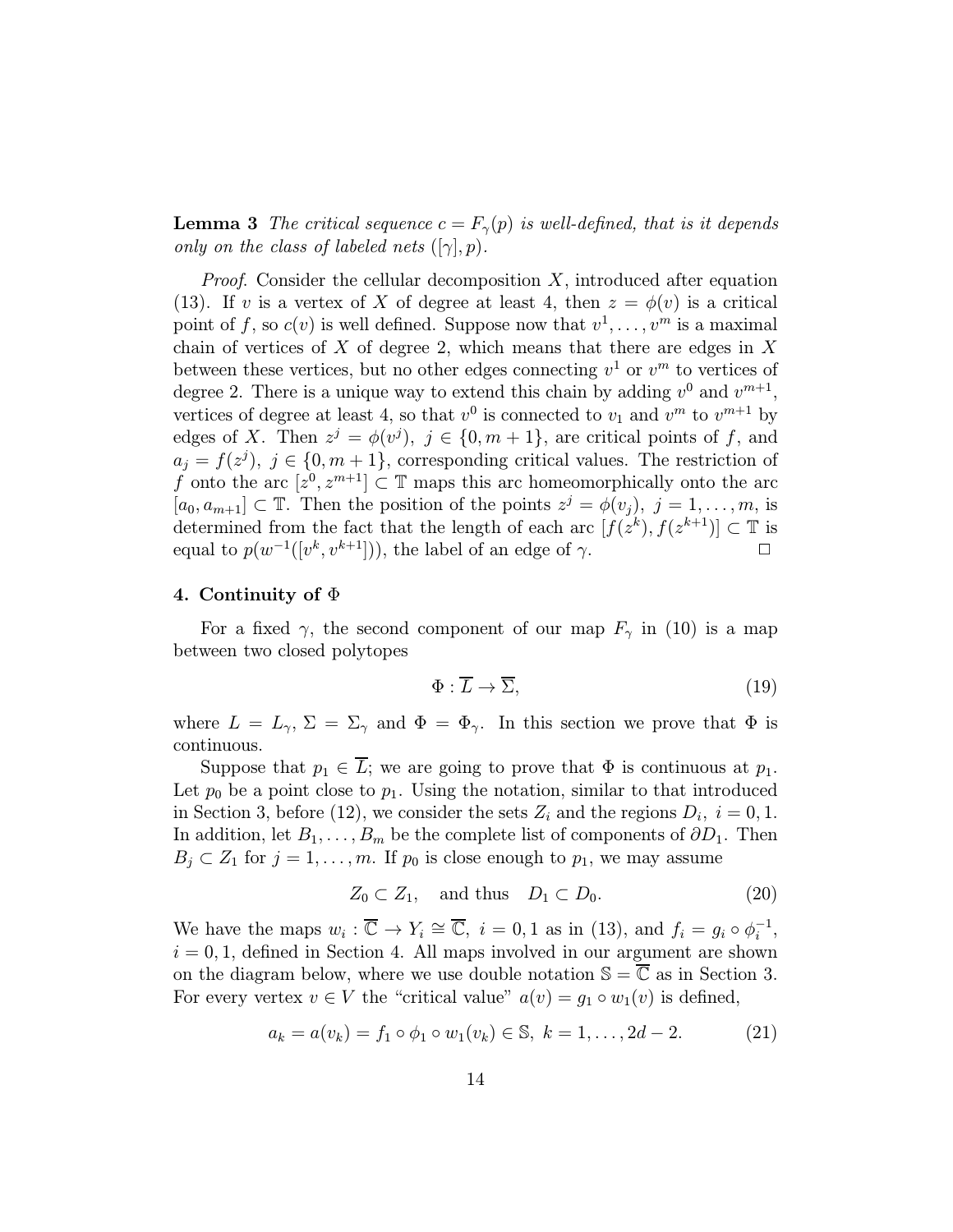The actual set of critical values of  $f_1$  is a subset of  $\{a_k\}$  which might be proper.



We choose arbitrary  $\delta > 0$ . Then there exists  $\epsilon > 0$ , such that the open discs  $U_k$  of radii  $\epsilon$  around  $a_k$  are either disjoint or coincide, and have the property that every component K of the preimage of their union under  $f_1$ has diameter less than  $\delta$ . We set  $\epsilon_1 = \epsilon/(8d)$  and suppose that

$$
|p_1(e) - p_0(e)| < \epsilon_1 \quad \text{for every} \quad e \in E. \tag{22}
$$

in particular, in view of (20),

$$
|p_0(e)| < \epsilon_1 \quad \text{for} \quad e \subset \bigcup_{j=1}^m B_j. \tag{23}
$$

The set

$$
H = \mathbb{S} \backslash \bigcup_{k=1}^{2d-2} U_k
$$
\n(24)

has a cell decomposition with two 2-dimensional cells  $C$  and  $C^*$ , where

$$
\overline{C} = \overline{\mathbb{U}} \setminus \bigcup_{k=1}^{2d-2} U_k,
$$

and  $C^*$  the symmetric cell to  $C$ . We choose 1-dimensional cells of this decomposition to be arcs of the unit circle and arcs of the circles  $\partial U_k$ , and for 0-dimensional cells we take the points of intersections of the circles  $\partial U_k$  with the unit circle.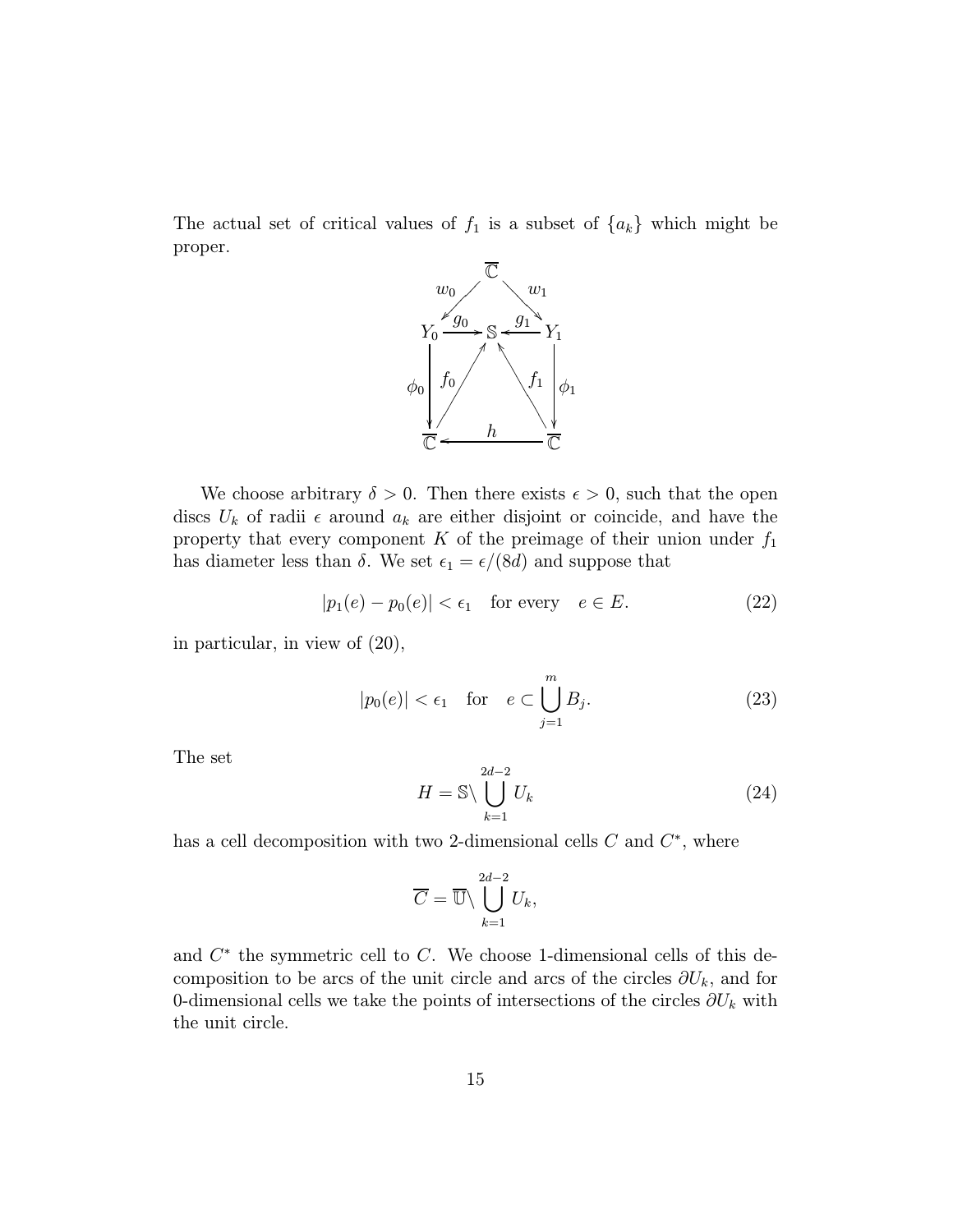Let  $H_1$  be the preimage of the set H in (24) under  $f_1$ . Then  $H_1$  has a cell decomposition, which is the preimage of our cell decomposition of (24), and  $f_1|_{H_1}$  maps every cell of this decomposition homeomorphically. In fact  $f_1|_{H_1}$ is a covering, because  $f_1$  has no critical points in  $H_1$ .

It follows from (23) that

$$
\text{diam } f_0 \circ \phi_0 \circ w_0(B_j) < \epsilon/2, \quad \text{for each component } B_j \text{ of } \partial D_1,\tag{25}
$$

because  $B_j$  is made of at most  $4d - 4$  edges e, whose labels  $p_0(e)$  are at most  $\epsilon_1$  each. Furthermore, (22) and (21) imply that

$$
\text{dist } (f_0 \circ \phi_0 \circ w_0(v_k), a_k) < \epsilon/2, \quad k = 1, \dots, 2d - 2,\tag{26}
$$

so  $f_0$  has no critical values in H. As every  $B_j$  contains at least one vertex  $v_k$ of  $\gamma$ , we conclude from (25) and (26) that

$$
f_0 \circ \phi_0 \circ w_0(B_j) \cap H = \emptyset, \quad j = 1, \dots, m,
$$
 (27)

where H was defined in (24). Let  $H_0$  be the component of  $f_0^{-1}(H)$  intersecting  $\phi_0 \circ w_0(G_0)$ . As  $f_0$  has no critical values in H, the restriction  $f_0|_{H_0} : H_0 \to H$ is a covering. It follows from (27) that  $H_0 \subset \phi_0 \circ w_0(D_1)$ , because every component  $B_k$  of  $\partial D_1$  is mapped by  $f_0 \circ \phi_0 \circ w_0$  into  $\mathbb{C}\backslash H$ .

The cell decomposition of H defined above pulls back to  $H_0$ , and  $f_0$  maps each closed cell of this pullback onto a cell in H homeomorphically. Notice that each open cell of  $H_0$  is contained in a unique cell of the form  $\phi_0 \circ w_0(C)$ for some cell  $C \subset D_1$  of  $\gamma$ . A similar statement holds for cells of  $H_1$ . This defines a bijection between cells of  $H_1$  and those of  $H_0$  which commutes with the boundary operator  $\partial$ . So Lemma 2 can be applied to  $f_i|_{H_i}$ . We conclude that

$$
f_1 = f_0 \circ h \quad \text{on} \quad H_1,\tag{28}
$$

where  $h: H_1 \to H_0$  is a homeomorphism. Evidently h is holomorphic, and its boundary values on  $\partial H_1$  belong to  $\partial H_0$ . Moreover, the components of  $\partial H_1$  separating  $H_1$  from the cubic roots of 1, are mapped to components of  $\partial H_0$  separating the same cubic roots of 1 from  $H_0$ . Now we use the following

**Lemma 4** Suppose that a finite set  $X = \{x_1, x_2, \ldots, x_n\} \subset \mathbb{C}$ , is given, such that  $n \geq 3$ , and  $x_1, x_2$  and  $x_3$  are the cubic roots of 1. Then for every  $\eta > 0$ there exists  $\delta \in (0, \eta)$  with the following property. Let  $J_1, \ldots, J_n$  be disjoint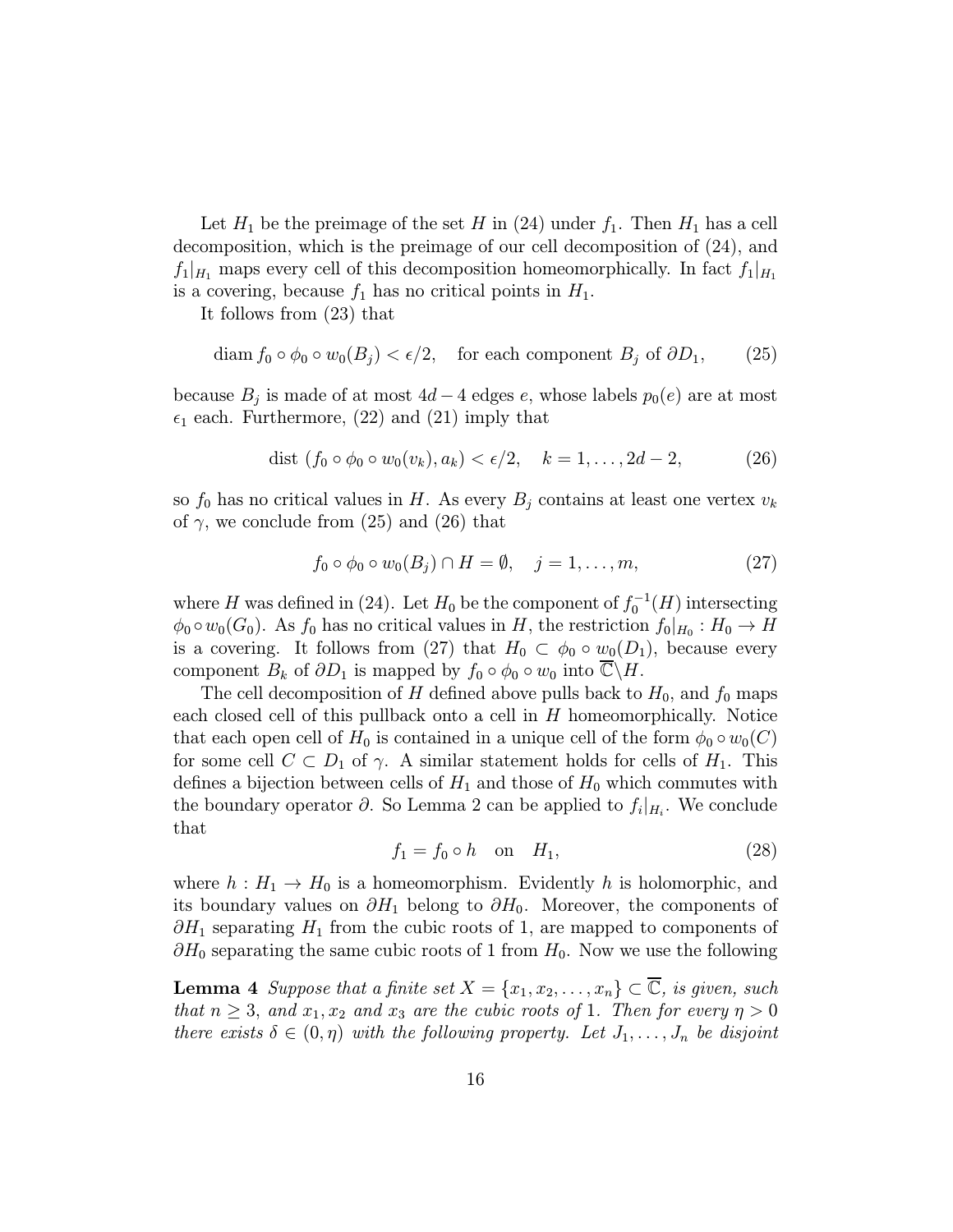open Jordan regions of diameter less than  $\delta, x_k \in J_k, k = 1, \ldots, n$ , and h be an injective holomorphic function

$$
h:\overline{\mathbb{C}}\setminus\bigcup_{k=1}^n J_k\to\overline{\mathbb{C}},
$$

such that for  $k \leq 3$  the curves  $h(\partial J_k)$  separate  $x_k$  from the two other cubic roots of 1. Then

$$
dist(h(z), z) < \eta, \quad \text{whenever} \quad dist(z, X) \ge \eta.
$$

*Proof.* (Compare [4, Theorem 13]). Our proof is by contradiction. Suppose that there is a sequence  $(\delta_i) \to 0$  and a sequence  $(h_i)$ , which satisfies all conditions, but

$$
dist(h_j(z_j), z_j) \ge \eta \tag{29}
$$

for some  $\eta > 0$  and some points  $z_j$  with dist  $(z_j, X) \geq \eta$ . It is easy to see that the closed domains  $R_j = \overline{\mathbb{C}} \setminus \cup_{k=1}^n J_{k,j}$  tend to  $\overline{\mathbb{C}} \setminus {\{x_1, \ldots, x_n\}}$  and that all functions  $h_i$  omit three cubic roots of 1 in their domains. So by Montel's criterion [16], [12],  $(h_i)$  is a normal family and we can select a convergent subsequence. The limit  $h$  of this subsequence is a holomorphic injective function h in  $\overline{\mathbb{C}}\backslash\{x_1,\ldots,x_n\}$ , which omits the three cubic roots of 1. By the Great Theorem of Picard all points  $x_k$  are removable singularities, so h extends to a fractional-linear map. But this fractional-linear map also fixes three points, the cubic roots of 1, so it is the identity. This contradicts (29).  $\Box$ 

Applying Lemma 4 to  $h : H_1 \to \overline{\mathbb{C}}$ , we obtain that dist  $(h(z), z) < \eta$ ,  $z \in$  $H_1$ , so the critical sequences  $(\phi_1 \circ w_1(v))$ ,  $v \in V$  and  $(\phi_0 \circ w_0(v))$ ,  $v \in V$  are  $\eta$ -close. So our map (19) is continuous.

#### 5. Boundary behavior of  $\Phi$

Our goal is to prove that  $\Phi_{\gamma}: L_{\gamma} \to \Sigma_{\gamma}$  is surjective. This will be achieved with the help of Lemma 9 in Section 6. To verify that the conditions of this lemma are satisfied, we need to show that the preimages of closed faces of  $\Sigma_{\gamma}$ are homologically trivial. These preimages can be complicated, so we begin with an analysis of preimages of open faces. In this section, a net  $\gamma$  is fixed, so we do not show explicitly the dependence of various objects on  $\gamma$ .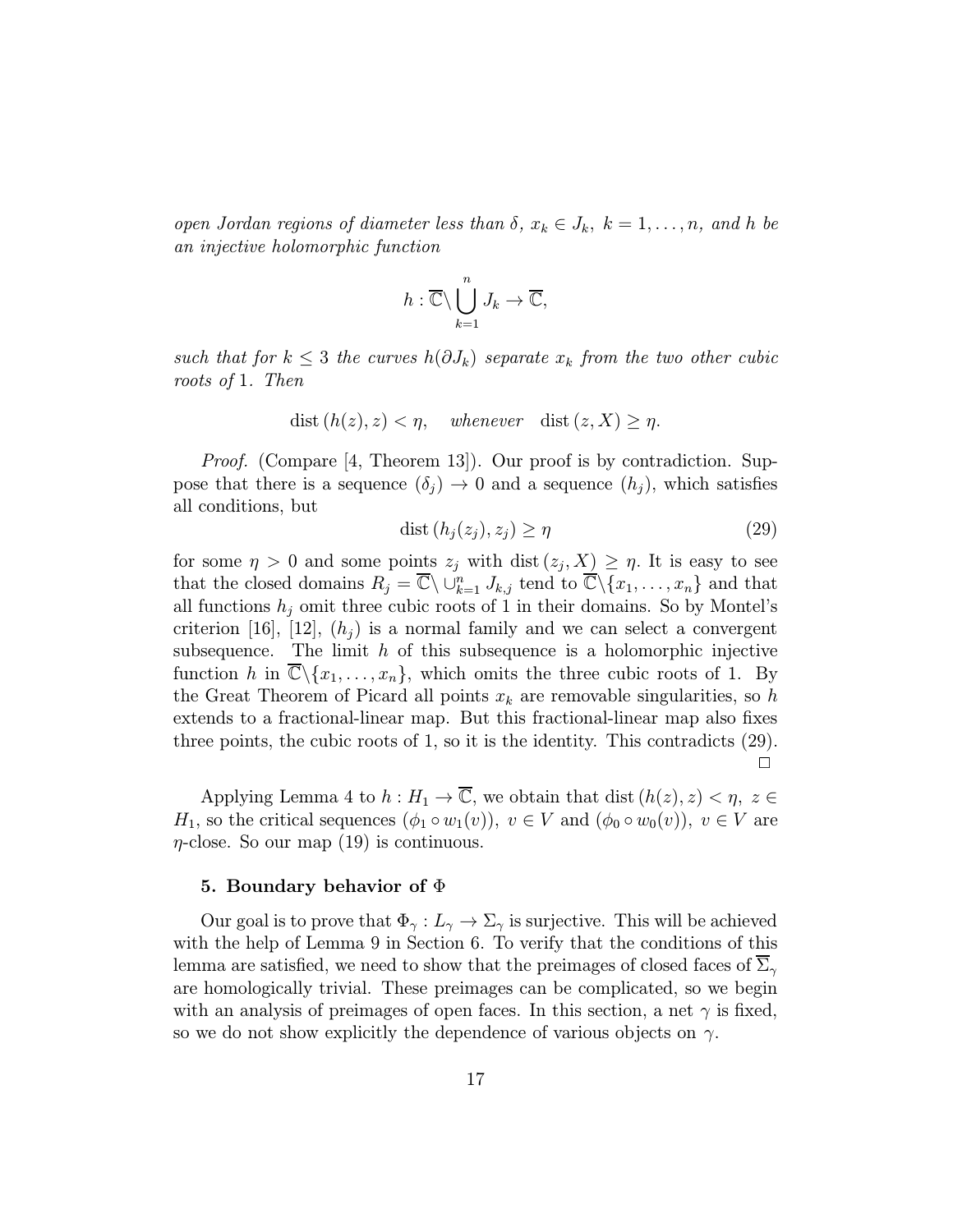Suppose that a convex polytope  $K$  is described by

$$
\mathbf{A}x = b, \quad x \ge 0, \quad x \in \mathbb{R}^n,
$$

where **A** is an  $m \times n$  matrix, and  $b \in \mathbb{R}^m$ . An open face of K is defined as

$$
A_W = \{ x \in K : x_j > 0, \ j \in W \text{ and } x_j = 0, \ j \notin W \},\tag{30}
$$

where W is a subset of  $\{1,\ldots,n\}$ , such that  $A_W \neq \emptyset$ . A *closed face* is the closure of an open face, and

$$
\overline{A}_W = \{ x \in K : x_j = 0, \ j \notin W \},\tag{31}
$$

Vertices are open faces and closed faces simultaneously. All open and closed faces are non-empty convex sets. We also notice that each closed face is a finite union of open faces.

We are going to apply these definitions to the convex polytope  $\overline{\Sigma}$ , described by (7), in the space of real valued functions l on  $E_{\mathbb{T}}$ . First we state precisely, which subsets  $W \subset E_{\mathbb{T}}$  define open faces, that is for which W the set 30 is non-empty. It follows from (7) that the necessary and sufficient conditions are:  $[v_0, v_1] \in W$ , and each of the two sequences

$$
[v_1, v_2], \ldots, [v_{N-1}, v_N]
$$
 and  $[v_N, v_{N+1}], \ldots, [v_{2d-3}, v_{2d-2}]$ 

contains at least one edge in W. Using the notation  $e', e''$  for the distinguished edges, introduced in Section 2, these conditions can be restated as

(a)  $e' \in W$ , and

(b) there is at least one edge in  $W \setminus \{e'\}$  on each side of  $e''$ .

For a set  $W \subset E_{\mathbb{T}}$ , satisfying these conditions, we define the open face  $A_W$  of  $\overline{\Sigma}$  by

$$
A_W = \{l : l(e) > 0 \text{ for } e \in W \text{ and } l(e) = 0 \text{ for } e \in E_{\mathbb{T}} \backslash W\}. \tag{32}
$$

We introduce a partial order on the set of open faces:  $A_1 \prec A_2$  iff  $\overline{A}_1 \subset \overline{A}_2$ . It follows from our definition (32) that

$$
A_{W_1} \prec A_{W_2} \quad \text{if and only if} \quad W_1 \subset W_2. \tag{33}
$$

To characterize the preimage  $\Phi^{-1}(A_W)$ , of an open face, we use Proposition 1 from Section 3 and Lemma 5 below. To state this lemma, we need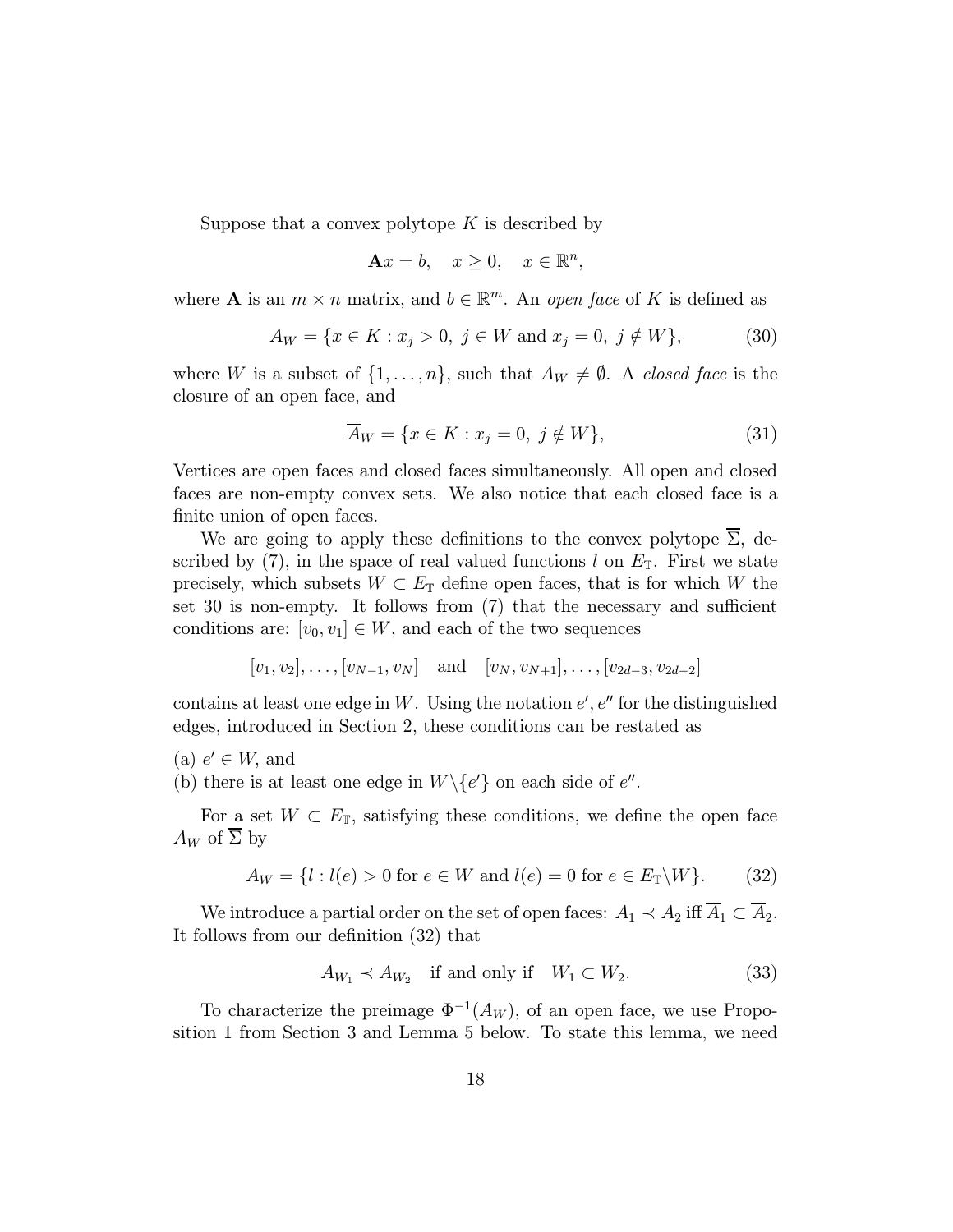

Figure 2:  $S(p)$  in dotted lines,  $E^0(p)$  in bold.

the following notation, similar to that used in Sections 3 and 4. For  $p \in \overline{L}$ , we define  $Z(p)$  as the union of the closed edges e in E such that  $p(e) = 0$ , and  $D(p)$  as the connected component of  $\overline{\mathbb{C}}\backslash Z(p)$  containing  $G_0$ . Notice that  $D(p)$  always contains at least 3 boundary edges of  $G_0$ , including  $e_{-1}$  and  $e_1$ . This follows from (5) with  $G = G_0$  and (6). Let

$$
E^{0}(p) = \{ e \in E : e \subset \partial D(p) \cap \overline{\mathbb{U}} \}
$$
\n(34)

and

$$
E(p) = \{e \in E : e \subset D(p) \cap \mathbb{T}\}. \tag{35}
$$

Figure 2 shows the part in  $\overline{U}$  of a net  $\gamma$  with  $d = 5$ , the set  $E^0(p)$  (bold lines), and the set  $E(p)$ , which consists of the edges  $[v_0, v_1], [v_2, v_3], [v_5, v_6]$ ,  $[v_6, v_7]$  and  $[v_7, v_8]$  on T.

It is clear from the definitions (34) and (35), that the set  $E^0(p)$  determines  $E(p)$  uniquely. The opposite is also true:

**Lemma 5** For  $p \in \overline{L}$ , the set  $E(p) \subset E$ , uniquely determines the set  $E^0(p)$ .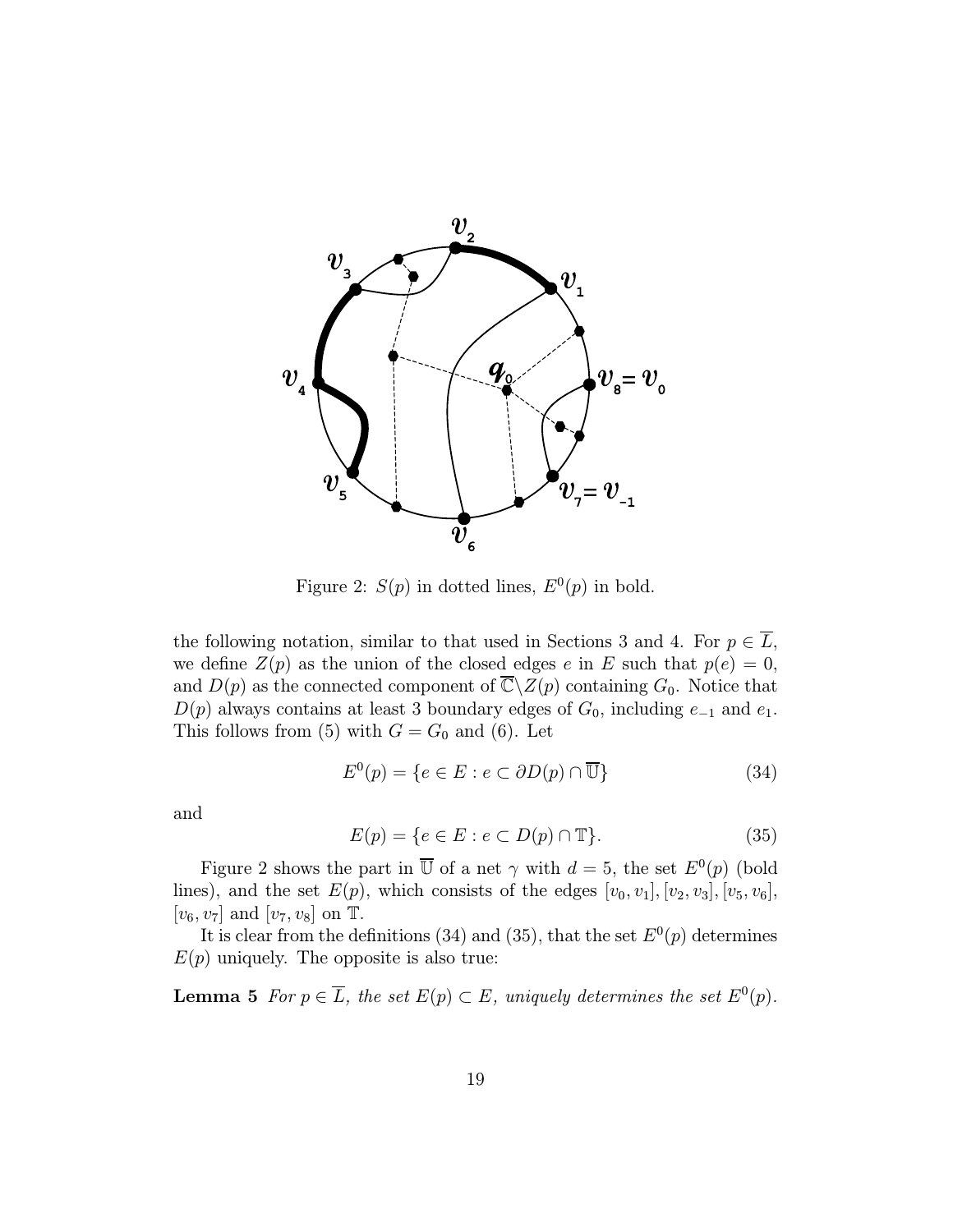*Proof.* We use the rooted tree  $\hat{S}$ , introduced in Section 2. Let  $S(p)$  be the subtree of  $\hat{S}$  spanned by  $q_0$  and  $\{q_e : e \in E(p)\}\$ . Figure 2 shows the tree  $S(p)$  in dotted lines.

We claim that  $S(p) = S'(p)$ , where  $S'(p)$  is the subtree of  $\hat{S}$  spanned by  ${q_x : x \subset D(p) \cap \overline{\mathbb{U}}\}$  (here x may stand for a face or an edge of  $\gamma$ ).

By definition of  $E(p)$ , we have  $S(p) \subset S'(p)$ . It remains to prove  $S'(p) \subset$  $S(p)$ , which means that  $D(p) \cap \overline{U}$  contains exactly those faces  $G \in Q_{\mathbb{U}}$  which have the property  $q_G \in S(p)$ . Thus  $E(p)$  uniquely determines  $D(p)$ , and  $D(p)$  uniquely determines  $E^0(p)$ .

To prove our claim, suppose that  $S'(p) \not\subset S(p)$ . Since both  $S(p)$  and  $S'(p)$ belong to the tree  $\hat{S}$ , there exists a leaf q of  $S'(p)$  which does not belong to  $S(p)$ . If  $q = q_e$ , where  $e \in E_{\mathbb{T}}$ , then  $e \subset D(p)$ , hence  $q_e$  is a vertex of  $S(p)$ , in contradiction to our choice of q. Suppose now that  $q = q_G$ , where  $G \subset D(p)$ , is a face in  $Q_{\mathbb{U}}$ . Let  $S_q$  be the path in S connecting q and  $q_0$ . Conditions (5) imply that  $0 < p(e) < 2\pi$  for every  $e = e_{\tau}$ ,  $\tau \in S_q$  (See also (12). This implies that there is an edge  $e \subset \partial G$  such that  $\tau_e \notin S_q$  and  $0 < p(e) < 2\pi$ . Since  $q \notin S(p)$ , we have  $\tau_e \notin S(p)$ . If  $e \subset \mathbb{T}$ , we have a contradiction with the definition of  $S(p)$ . Otherwise, the other face in  $Q_U$ , having the edge e on its boundary, belongs to  $D(p)$ , and G is not a leaf of  $S'(p)$ , again a contradiction.  $\Box$ 

It follows from Proposition 1 of Section 3 and (35) that the preimage of an open face  $A_W \subset \overline{\Sigma}$  is

$$
\Phi^{-1}(A_W) = \{ p \in \overline{L} : E(p) = W \}. \tag{36}
$$

By Lemma 5, for every  $p \in \overline{L}$ , the set  $W = E(p)$  uniquely determines a set  $E_W^0 = E^0(p)$ . According to the remark before Lemma 5,  $E^0(p)$  uniquely determines  $E(p)$ . Thus (36) can be rewritten as

$$
\Phi^{-1}(A_W) = \{ p \in \overline{L} : p(e) = 0 \text{ for all } e \in E_W^0, \text{ and } p(e) > 0 \text{ for all } e \in W \}. \tag{37}
$$

Now we prove that these preimages (37) are non-empty.

**Lemma 6** For each subset  $W \subset E_{\mathbb{T}}$  satisfying (a) and (b) in the beginning of this section, there exists  $p \in \overline{L}_{\gamma}$  such that  $W = E(p)$ .

*Proof.* Given a subset W of edges of  $\gamma \cap \mathbb{T}$  satisfying (a) and (b), let us define a subtree  $S_W$  of the tree  $\hat{S}$ , as the union of all paths in  $\hat{S}$  connecting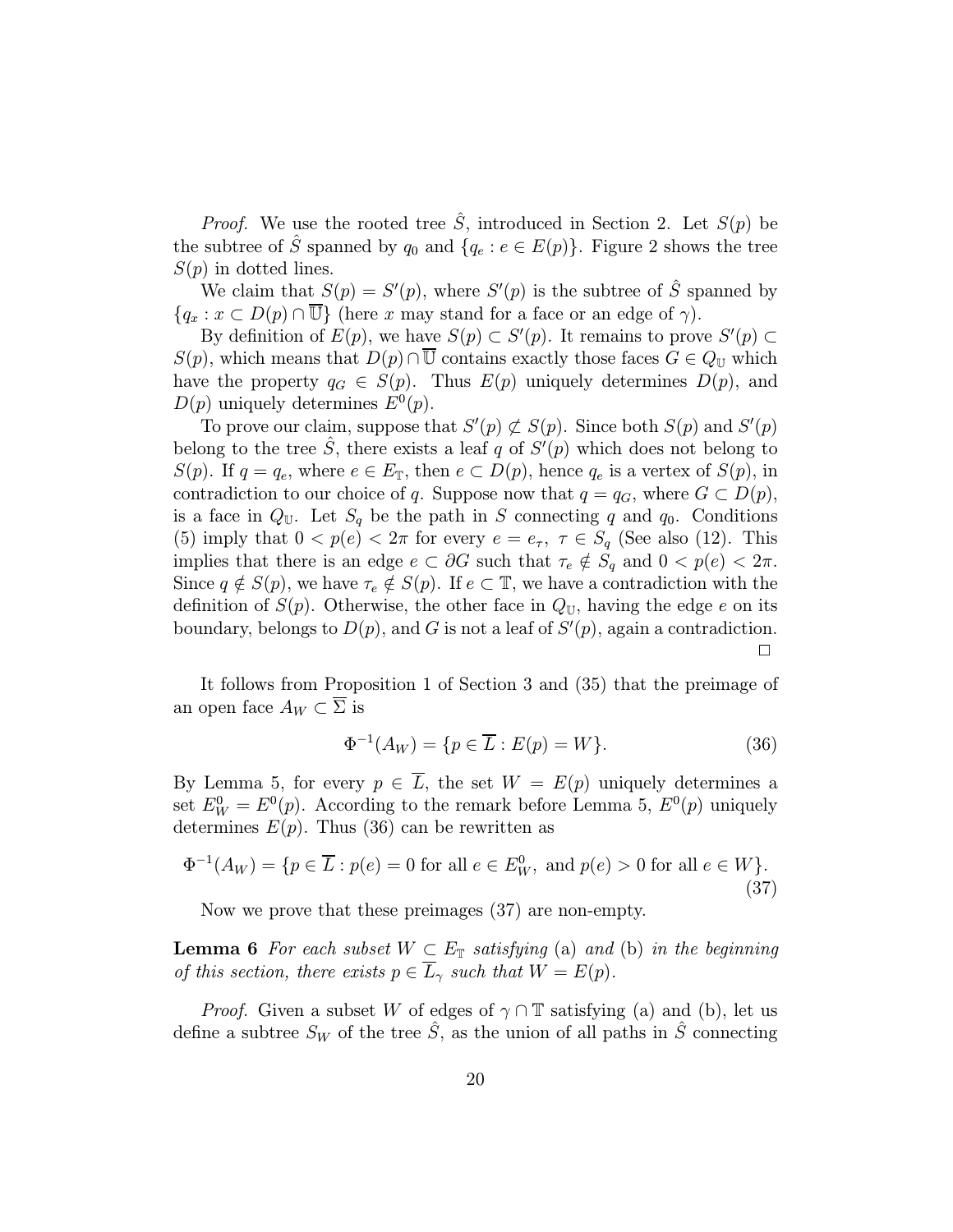vertices  $q_e$ , for  $e \in W$ , with  $q_0$ . The labeling p is defined inductively along the tree S, starting from the vertex  $q_0$ . As W contains at least one edge, other than e', at each side of e'', we have  $\tau_{e''} \in S_W$ , and there is at least one edge e of  $G_0$ , other than e' and e'', such that  $\tau_e \in S_W$ . Let  $m \geq 1$  be the number of all such edges. We define  $p(e)=2\pi/(3m)$  for each of them,  $p(e') = p(e'') = 2\pi/3$ , and  $p(e) = 0$  for all other edges of  $G_0$ . This guarantees that (5) is satisfied for  $G_0$ . Notice that  $0 < p(e) < 2\pi$  for an edge  $e \subset \partial G_0$ if and only if  $\tau_e \in S_W$ .

Suppose now that the values of  $p(e)$  are defined for all edges of faces  $G_q \in Q_{\mathbb{U}}$ , with q in a subtree S' of S containing  $q_0$ , so that  $0 < p(e) < 2\pi$  if and only if  $\tau_e$  belongs to  $S_W$ , and (5) is satisfied. If  $S' = S$ , the labeling p is complete. Otherwise, there exists a vertex  $q^*$  in  $S \setminus S'$  which is an extremity of an edge  $\tau^*$  of S with another extremity of  $\tau^*$  being in S'. Let  $G^* = G_{q^*}$ and  $e^* = e_{\tau^*}$ . Since an extremity of  $\tau^*$  belongs to S', the label  $p(e^*)$  is already defined.

If  $p(e^*)=2\pi$  or  $p(e^*)=0$ , then  $\tau^*$  does not belong to  $S_W$ , hence all other boundary edges of  $G^*$  do not belong to  $S_W$ . In the first case, we define  $p(e) = 0$  for all edges  $e \neq e^*$  of  $G^*$ . In the second case, we choose an edge  $e^{**} \neq e^*$  of  $G^*$  and define  $p(e^{**})=2\pi$  and  $p(e)=0$  for all other edges of  $G^*$ . Then (5) is satisfied for  $G = G^*$ .

If  $0 < p(e^*) < 2\pi$ , then  $\tau^*$  belongs to  $S_W$ . Since  $e^* \notin \mathbb{T}$ , there is at least one other edge e of  $G^*$  such that  $\tau_e$  belongs to  $S_W$ . Let  $n \geq 1$  be the number of all such edges. We define  $p(e) = (2\pi - p(e^*))/n$  for all these edges, and  $p(e) = 0$  for all other edges  $e \neq e^*$  of  $G^*$ . Again we have (5) for  $G = G^*$ .

Now the values of  $p(e)$  are defined for all edges of faces  $G_q \in Q_{\mathbb{U}}$ , for the vertices q of a connected subtree S'' of S obtained by adding  $\tau^*$  and  $q^*$  to  $S'$ , which concludes our inductive step. We extend our labeling  $p$  to edges in  $\overline{\mathbb{C}}\backslash\mathbb{U}$  by symmetry, so that (4) is satisfied. The labeling p constructed in this way satisfies (5), (6) and  $W = E(p)$ .

The closure of the set (37) is

$$
\overline{\Phi^{-1}(A_W)} = \{ p \in \overline{L} : p(e) = 0 \text{ for all } e \in E_W^0 \},\tag{38}
$$

which is non-empty and convex. Actually  $\overline{\Phi^{-1}(A_W)}$  is a closed face of  $\overline{L}$ .

Now we begin a study the intersection pattern of these sets (38), which will be continued in Lemma 8.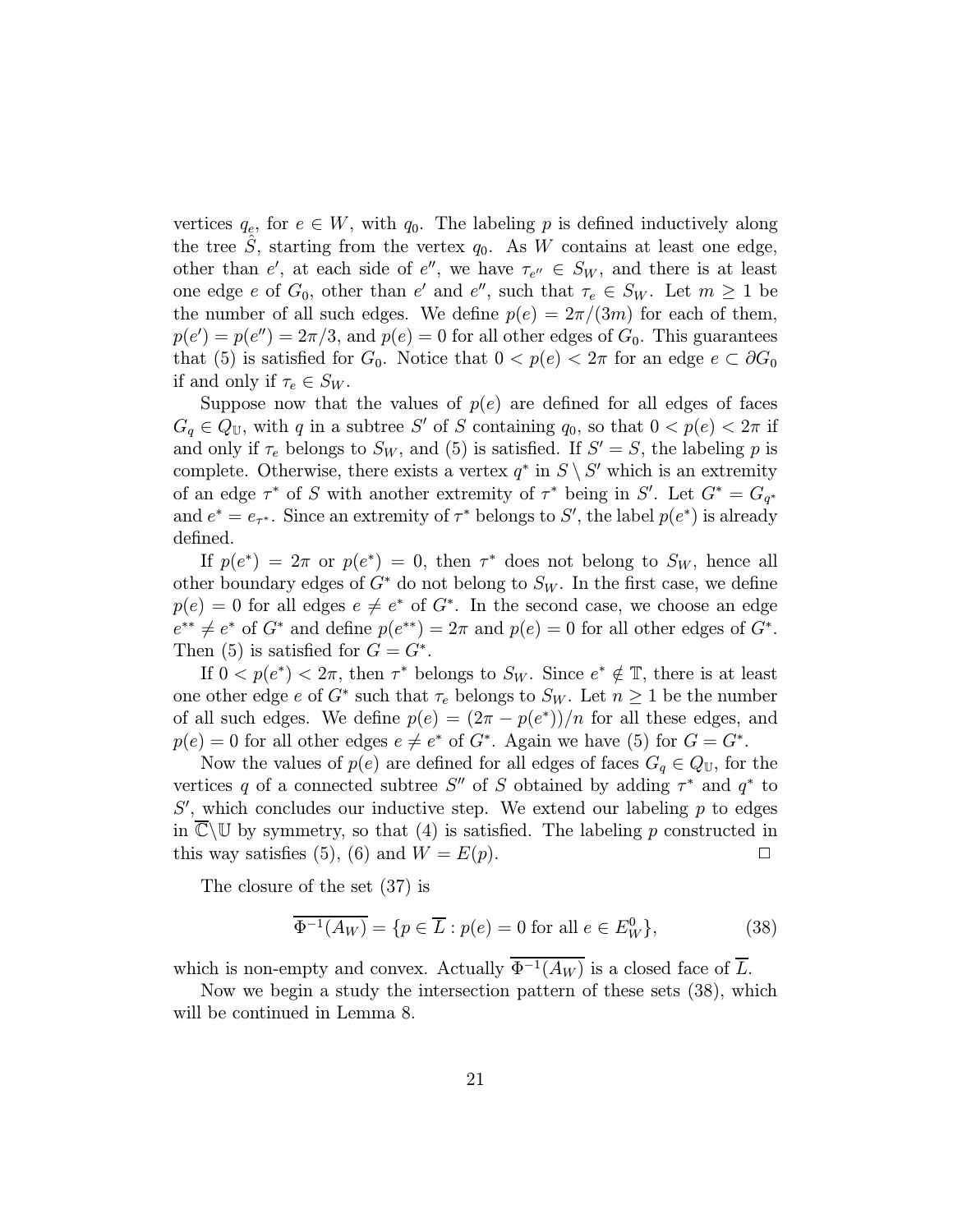**Lemma 7** If  $A_1 \succ A_2 \succ ... \succ A_k$  is a decreasing chain of open faces of  $\Sigma$ , then the intersection of closures of their preimages  $\Phi^{-1}(A_1) \cap \ldots \cap \Phi^{-1}(A_k)$ is a non-empty convex subset of  $\overline{L}$  (a closed face).

*Proof.* The sets  $\overline{\phi^{-1}(A_i)}$  are convex, so their intersection is convex. It remains to verify that the intersection is non-empty.

We have  $A_j = A_{W_j}$  for some  $W_j \subset E_{\mathbb{T}}$ . As in the proof of Lemma 6, for each  $j \in [1, k]$ , we define a subtree  $S_j \subset \hat{S}$ , as the union of all paths in  $\hat{S}$ connecting vertices  $q_e, e \in W_j$ , with the root  $q_0$ . We also define  $E_j^0$  as the set of all edges e of  $\gamma$ , such that  $\tau_e \in \hat{S} \backslash S_i$ , and  $\tau_e$  has a vertex in  $S_i$ . It is easy to check that these definitions are consistent with notation of Lemmas 5 and 6: if  $W_j = E(p)$  then  $E_j^0 = E^0(p)$ .

We have the following inclusions:

$$
W_1 \supset \ldots \supset W_k
$$
, and  $S_1 \supset \ldots \supset S_k$ .

The first inclusion follows from the assumption of the Lemma and (33), the second follows from the first one, and the definition of  $S_i$ . We assume without loss of generality that  $A_1 = \Sigma$ , so  $W_1 = E_{\mathbb{T}}$ , and  $S_1 = \hat{S}$ . According to (38),

$$
\overline{\Phi^{-1}(A_j)} = \{ p : p(e) = 0 \text{ for all } e \in E_j^0 \}.
$$

So we have to show that there exists a labeling  $p$ , such that

$$
p(e) = 0
$$
 for all  $e \in \bigcup_{j=1}^{k} E_j^0$ .

To construct this labeling p, we order the set of faces in  $Q_U$  into a sequence  $G_0, \ldots, G_{d-1}$ , such that for every  $n \in [1, d-1]$ , the face  $G_n$  has exactly one common boundary edge with the union of faces  $G_0, \ldots, G_{n-1}$ . (Such ordering was explained in Section 2, before (3)).

First we construct  $p(e)$  for the edges e in  $\partial G_0$ , as it is done in the proof of Lemma 6, using  $W_k$  as W. For these edges e, we have  $p(e) > 0$  if and only if  $\tau_e \in S_k$ . Hence  $p(e) > 0$  implies  $\tau_e \in S_j$ , and thus  $e \notin E_j^0$  for all  $j \in [1, k]$ .

Suppose that p is already defined for all boundary edges of faces  $G_0, \ldots$ ,  $G_{n-1}$ , for some  $n < d$ , so that

$$
p(e) > 0 \quad \text{only if} \quad e \notin E_j^0, \quad \text{for all} \quad j \in [1, k]. \tag{39}
$$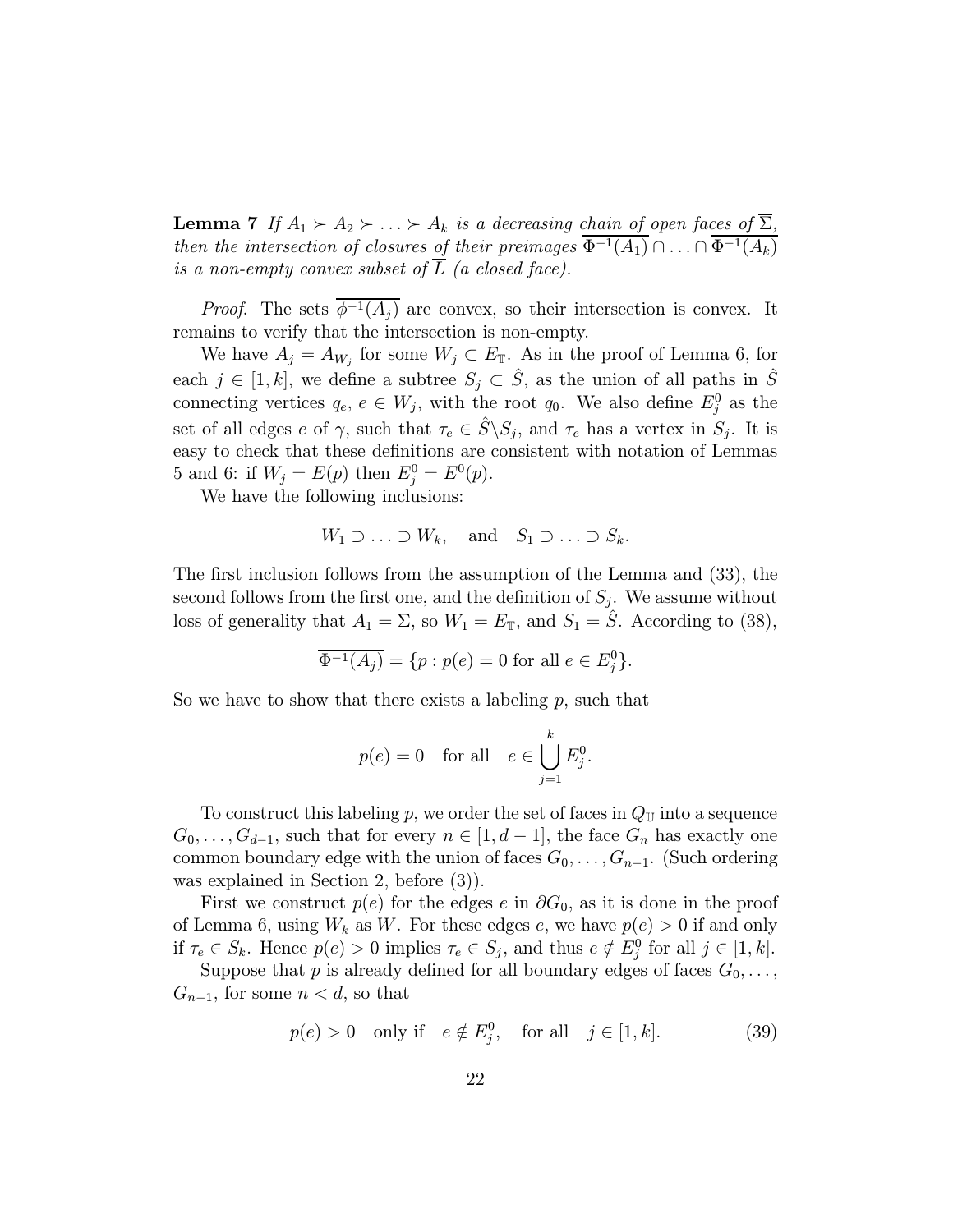We want to extend p to the boundary edges of  $G = G_n$ , so that the property (39) is preserved.

Let  $m \in [1, k]$  be the integer, such that  $q_G \in S_m \backslash S_{m+1}$   $(S_{k+1} := \emptyset)$ . Consider the path  $\Gamma$  in the tree S from  $q_0$  to  $q_G$ . Let  $q_{G'}$  be the vertex on this path preceding  $q_G$ . Then  $G' < G$  in the sense of the partial order defined in (2), and this implies by (3) that  $G' \in \{G_0, \ldots, G_{n-1}\}.$  There exists exactly one boundary edge  $e^*$  in  $\partial G \cap \partial G'$ . This is the only edge in  $\partial G$ , on which p is defined so far. Since  $q_G \in S_m$ , we have  $q_{G'} \in \Gamma \subset S_m$ . This implies  $\tau_{e^*} \in S_m$ . There is at least one more boundary edge  $e^{**}$  of G, such that  $\tau_{e^{**}} \in S_m$ . This is because all leaves of  $S_m$  are in  $\mathbb{T}$ , hence  $q_G$  is not a leaf. We define  $p(e^{**})=2\pi - p(e^*)$ , and  $p(e) = 0$  for all edges on  $\partial G$ , other than  $e^*$  and  $e^{**}$ .

Notice that on this inductive step, the only new edge for which a positive value of p was defined is the edge  $e^{**}$ . Now we are going to prove that the condition (39) was preserved on the inductive step. Since  $q_{e^{**}} \in S_m$ , we have  $q_{e^{**}} \in S_j$  and  $e^{**} \notin E_j^0$  for  $j \leq m$ . Since  $q_G \notin S_{m+1}, e^{**}$  does not belong to any  $E_j^0$  for  $j>m$ . Otherwise, the face  $G'' \neq G$  such that  $e^{**} \subset \partial G \cap \partial G''$ would have the property  $q_{G''} \in S_j$ , hence the path from  $q_{G''}$  to  $q_0$ , which contains  $q_G$ , would belong to  $S_i$ , which is impossible since  $q_G \notin S_i$ .

This inductive procedure defines  $p(e)$  for all edges. The labeling p we defined satisfies (39), as required.  $\Box$ 

## 6. Surjectivity of  $\Phi$  and proof of Theorem 2

In this section we use homology groups with integral coefficients. We call a topological space homologically trivial if it has the same homology groups as one point. In particular, such set is non-empty and connected. Non-empty convex sets are homologically trivial. Thus Lemma 7 of the previous section shows that our map  $\Phi$  satisfies the conditions of the following

**Lemma 8** Let  $\Phi : \overline{L} \to \overline{\Sigma}$  be a continuous map of closed polytopes, such that for every  $k \geq 1$  and for every decreasing chain  $A_1 \succ \ldots \succ A_k$  of open faces of  $\overline{\Sigma}$ , the set

$$
\overline{\Phi^{-1}(A_1)} \cap \ldots \cap \overline{\Phi^{-1}(A_k)}
$$

is homologically trivial. Then for every  $k \geq 1$  and for every decreasing chain  $A_1 \succ \ldots \succ A_k$  of open faces of  $\overline{\Sigma}$ , the set

$$
\overline{\Phi^{-1}(A_1)} \cap \ldots \cap \overline{\Phi^{-1}(A_{k-1})} \cap \Phi^{-1}(\overline{A_k})
$$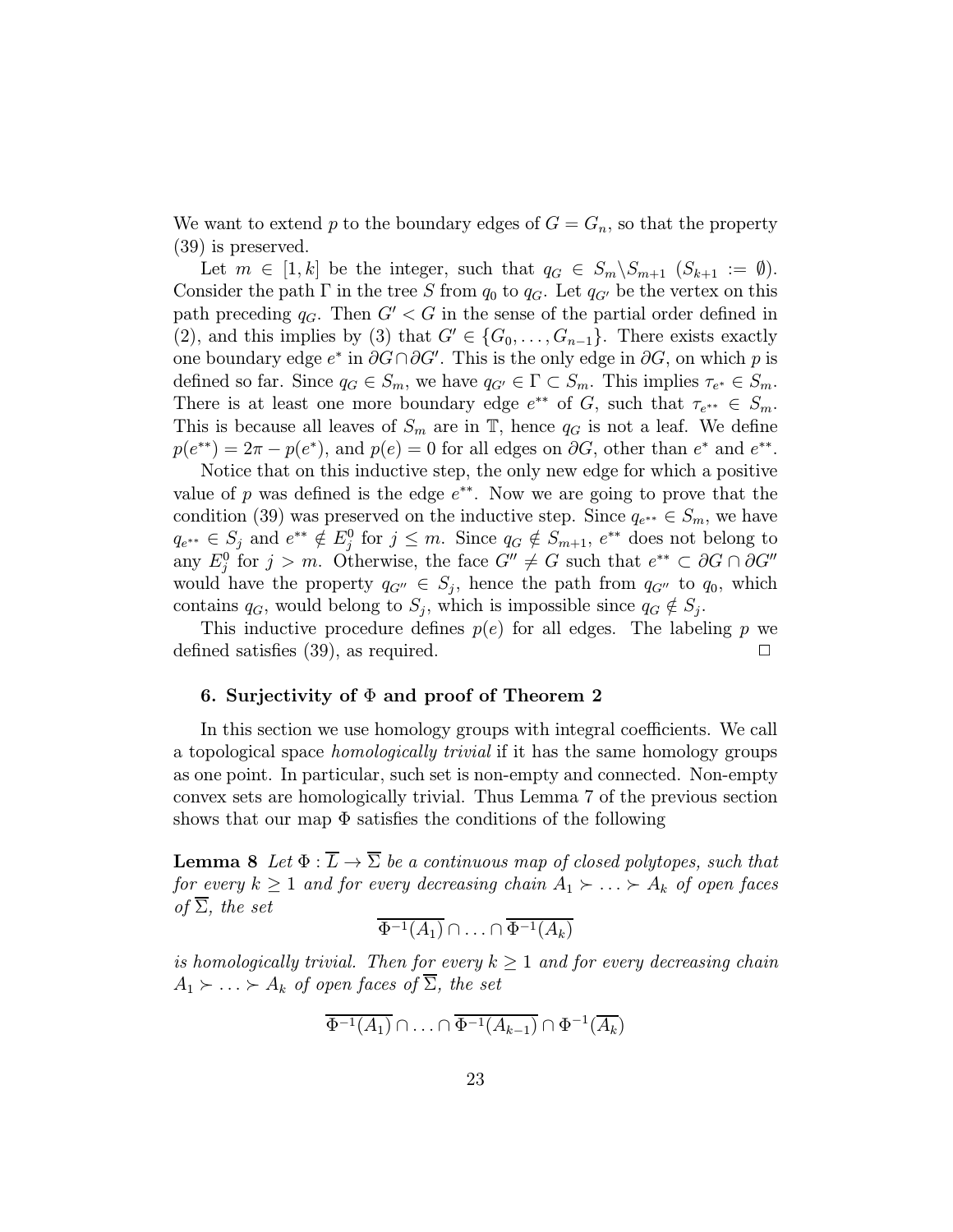is homologically trivial. In particular,  $\Phi^{-1}(\overline{A})$  is homologically trivial for every open face A.

To prove this lemma we need the following result from [9], Corollaire de Theoreme 5.2.4 (of Leray). Suppose that a compact topological space K has a finite covering by its closed subsets  $\{K_i\}$ , such that all intersections

$$
K_{j_1} \cap \ldots \cap K_{j_m} \tag{40}
$$

are either empty or homologically trivial. The nerve of such covering is defined as the simplicial complex, whose vertices are  $K_i$  and a subset of vertices  $\{K_{j_1},\ldots,K_{j_m}\}\$  defines a simplex if and only if the intersection (40) is non-empty. Then K has the same homology groups as the nerve.

Another version of this result was proved by K. Borsuk [5]. Borsuk's theorem assumes the non-empty intersections to be absolute retracts, and concludes that  $K$  is of the same homotopy type as the nerve. We can use either of these two results, but we prefer the homology version.

*Proof of Lemma 8.* We use induction on  $d = \dim A_k$ . For  $d = 0$ ,  $A_k$  is one point, so  $A_k = A_k$ , and the assumption of the Lemma contains its conclusion in this case.

Suppose now that a chain  $A_1 \succ \ldots \succ A_k$  is given, dim  $A_k = d \geq 1$ , and the conclusion of the Lemma holds for all decreasing chains whose last term is of dimension at most  $d-1$ . Consider the set

$$
X = \overline{\Phi^{-1}(A_1)} \cap \ldots \cap \overline{\Phi^{-1}(A_{k-1})} \cap \Phi^{-1}(\overline{A_k}) = X_0 \cup \{X_B : B \prec A_k, \dim B \le d-1\},\
$$
where

where

$$
X_0 = \overline{\Phi^{-1}(A_1)} \cap \ldots \cap \overline{\Phi^{-1}(A_k)},
$$

and

$$
X_B = \overline{\Phi^{-1}(A_1)} \cap \ldots \cap \overline{\Phi^{-1}(A_{k-1})} \cap \Phi^{-1}(\overline{B}),
$$

for all open faces  $B \prec A_k$  of dimension at most  $d-1$ . Then for every collection  $B_1, \ldots, B_q$  of such open faces we have

$$
X_0 \cap X_{B_1} \cap \ldots \cap X_{B_q} = \overline{\Phi^{-1}(A_1)} \cap \ldots \cap \overline{\Phi^{-1}(A_k)} \cap \Phi^{-1}(\overline{B}), \tag{41}
$$

where  $\overline{B} = \overline{B_1} \cap \ldots \cap \overline{B_q}$  is a face of dimension at most  $d-1$ . The set (41) is homologically trivial if and only if  $B$  is non-empty, by the assumption of induction. Similarly,

$$
X_{B_1} \cap \ldots \cap X_{B_q} = \overline{\Phi^{-1}(A_1)} \cap \ldots \cap \overline{\Phi^{-1}(A_{k-1})} \cap \Phi^{-1}(\overline{B}), \qquad (42)
$$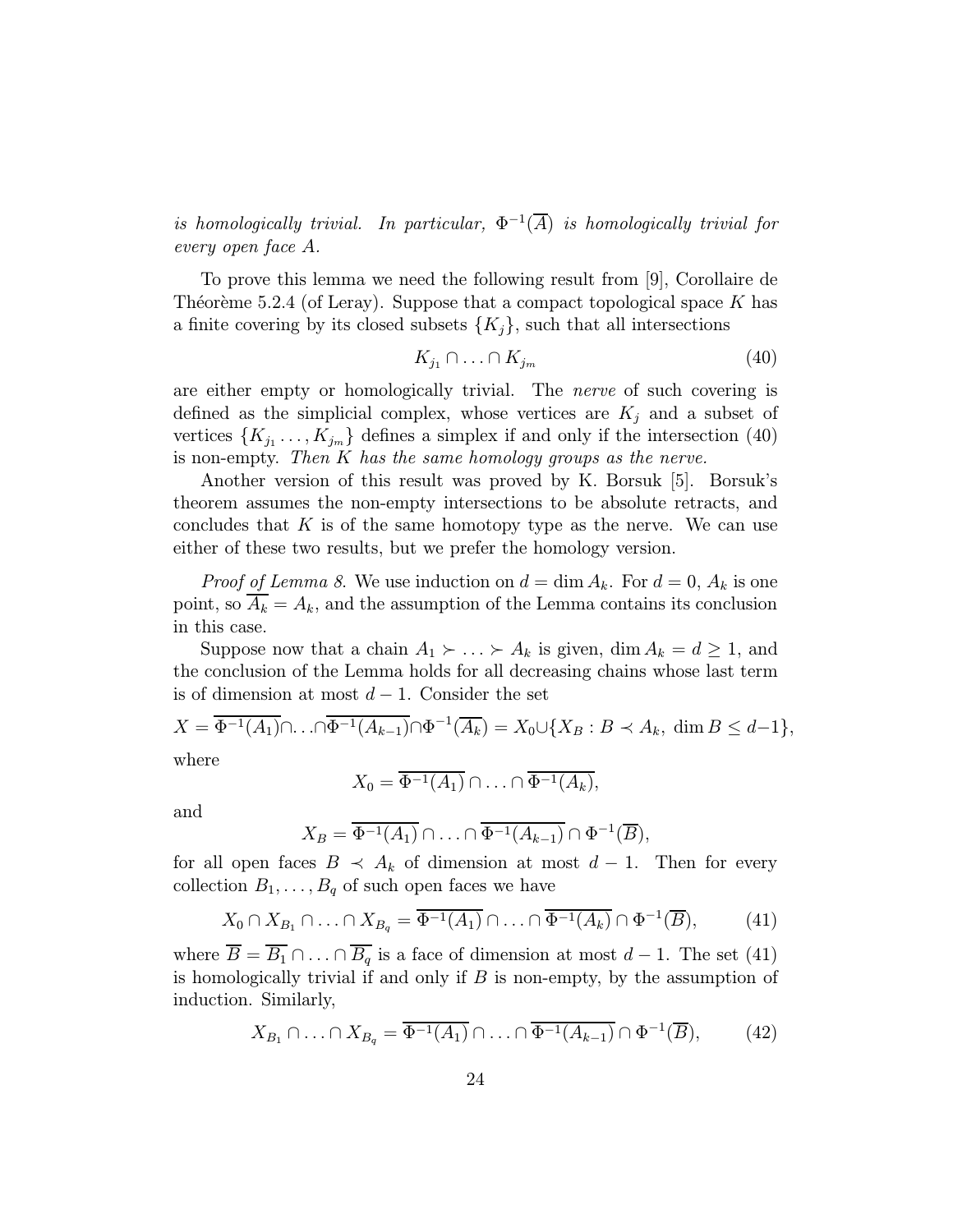where  $\overline{B} = \overline{B_1} \cap \ldots \cap \overline{B_q}$  is homologically trivial if and only if B is non-empty.

This means that the nerve of the closed covering  $X_0 \cup_B X_B$  of X coincides with the nerve of the covering of  $A_k$  by the closures of open faces  $B \prec A_k$ , including  $\overline{A_k}$  itself. By the corollary of Leray's theorem stated above, X has the same homology groups as  $\overline{A_k}$ , but  $\overline{A_k}$  is non-empty and convex, so X is homologically trivial.

We conclude from Lemma 8 that preimages of *closed* faces of  $\overline{\Sigma}$  under  $\Phi$ are homologically trivial, in particular, they are non-empty and connected. To complete the proof of Therem 2 we use the following

**Lemma 9** Let  $\overline{L}$  be a compact topological space,  $\overline{\Sigma}$  a cell complex, and  $\Phi$ :  $\overline{L} \rightarrow \overline{\Sigma}$  a continuous mapping such that the preimage of each closed cell in  $\overline{\Sigma}$ is homologically trivial. Then  $\Phi$  is surjective.

*Proof.* Let  $C_k(\overline{L})$  be the space of k-chains of  $\overline{L}$  with integer coefficients. Let  $C_*$  be the corresponding chain complex, with the natural differential  $\partial: C_k(\overline{L}) \to C_{k-1}(\overline{L})$ . Let  $C_*(\overline{\Sigma})$  be the corresponding chain complex for  $\overline{\Sigma}$ .

For every closed k-cell A of  $\overline{\Sigma}$ , we are going to construct a chain  $W_A \in$  $C_k(\overline{L})$  so that  $\Phi(\partial W_A) \subset \partial A$  and  $\Phi^A_*[W_A] = [A]$ . Here  $\Phi^A_*$  is the mapping  $H_k(\Phi^{-1}(A), \Phi^{-1}(\partial A)) \to H_k(A, \partial A)$  induced by  $\Phi$ , [W<sub>A</sub>] is the class of W<sub>A</sub> in  $H_k(\Phi^{-1}(A), \Phi^{-1}(\partial A))$ , and [A] is the class of A in  $H_k(A, \partial A) \cong \mathbb{Z}$ .

We proceed inductively on  $k = \dim A$ . For  $k = 0$ , preimage of the vertex A is nonempty, and we take a point in  $\Phi^{-1}(A)$  as  $W_A$ . Suppose that the chains  $W_A$  are defined for all cells A of  $\overline{\Sigma}$  with dim  $A < k$ , so that  $\Phi_*^A[W_A] = [A]$ and  $\partial W_A = W_{\partial A}$ . Here a chain  $W_C$ , for a chain  $C = \sum m_{\nu} A_{\nu}$ , is defined as  $\sum m_{\nu} W_{A_{\nu}}$ .

Let  $A \in C_k(\overline{\Sigma})$ . Due to the induction hypothesis,  $W_{\partial A}$  is a cycle in  $C_{k-1}(\overline{L})$ , and  $\Phi^{0A}_{*}[W_{0A}] = [\partial A]$ . Here  $\Phi^{0A}_{*}$  is the mapping  $H_{k-1}(\Phi^{-1}(\partial A)) \to$  $H_{k-1}(\partial A)$  induced by  $\Phi$ . As  $\Phi^{-1}(A)$  is a homologically trivial subcomplex of  $\overline{L}$ , there exists a chain  $W_A \in C_k(\overline{L})$  such that  $W_A \subset \Phi^{-1}(A)$  and  $\partial W_A =$  $W_{\partial A}$ . From the commutative diagram

$$
H_k(\Phi^{-1}(A), \Phi^{-1}(\partial A)) \xrightarrow{\partial} H_{k-1}(\Phi^{-1}(\partial A))
$$
  

$$
\Phi_*^A \downarrow \qquad \qquad \Phi_*^{\partial A} \downarrow
$$
  

$$
H_k(A, \partial A) \xrightarrow{\partial} H_{k-1}(\partial A)
$$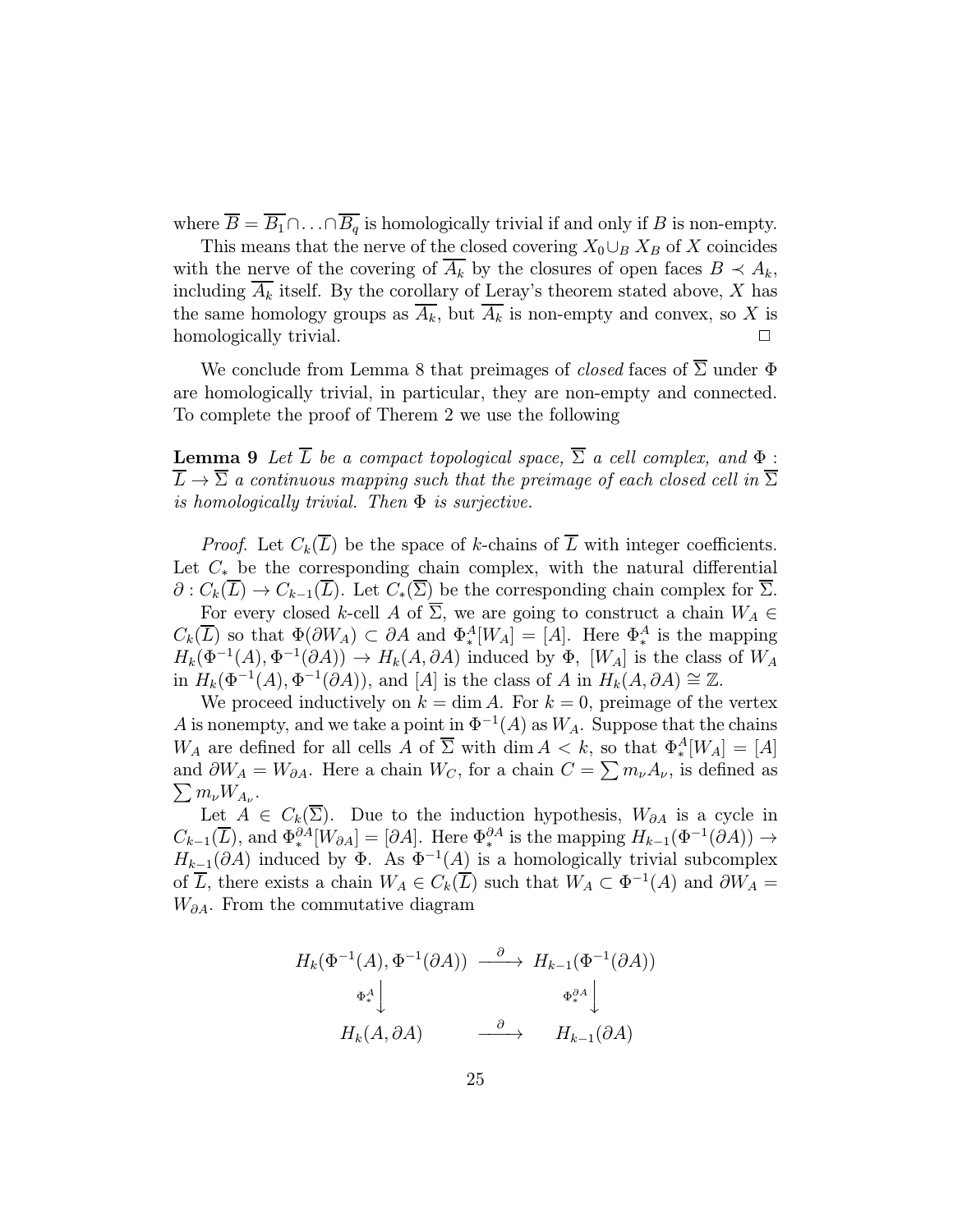we have  $\partial \Phi^A_*(W_A) = \Phi^{\partial A} \partial [W_A] = [\partial A]$ . As  $H_k(A, \partial A) \cong \mathbb{Z}$  is generated by [A] and  $\partial[A] = [\partial A]$ , this implies  $\Phi_*^A[W_A] = [A]$ .

To complete the proof, we have to show that the mapping  $\Phi: W_A \to A$ is surjective, for any cell A of  $\Sigma$ . If this is not so, there exists an internal point  $a \in A$  not covered by  $\Phi(W_A)$ . Since  $A \setminus a$  is contractible to  $\partial A$ , this contradicts the condition  $\Phi_*^A([W_A]) = [A] \neq 0.$ 

Proof of Theorem 2. It remains to summarize what has been done. In Section 3, for each net  $\gamma$  we constructed a map (10), which transforms labelings into pairs  $(f, c)$ , where f is a rational function of the class  $R^*$ , and c a critical sequence. Restricting this map to non-degenerate labelings we obtain rational functions of the class  $R_{\gamma} \subset R^*$ , whose critical points are given by the non-degenerate sequence  $c$  (see (11)). By Proposition 1 in Section 3, degenerate labelings produce degenerate critical sequences, that is  $\Phi^{-1}(\Sigma) = L$ in Lemma 9. This lemma implies that all possible critical sets, consisting of  $2d-2$  points, can be obtained in this way. So each  $\gamma$  produces a rational function of the class  $R_{\gamma}$  with prescribed critical points. We conclude by Lemma 1, that the number of rational functions in  $R^*$ , with 2d−2 prescribed critical points is at least  $u_d$ . This proves Theorem 2 because, as we saw in the end of Section 2, different functions from  $R^*$  are non-equivalent.  $\Box$ 

# 7. Proof of Theorem 1

In this section we derive Theorem 1 from Theorems A and 2. The vector space  $Poly_d$  of polynomials of degree at most d with complex coefficients is identified with  $\mathbb{C}^{d+1}$ . Every pair  $(r, q)$  of non-proportional polynomials spans a 2-dimensional subspace in  $Poly<sub>d</sub>$ .

To parametrize the equivalence classes of rational functions of degree d, we consider the Grassmannian  $G(2, d+1)$ , which is the set of all 2-dimensional subspaces in Poly<sub>d</sub>, and the locus  $D_1 \subset G(2, d+1)$  of those pairs of polynomials  $(r, q)$ , for which deg  $r/q < d$ . Then  $D_1$  is an algebraic subvariety of  $G(2, d+1)$  of codimension 1. Two pairs  $(r_i, q_i)$ ,  $i = 1, 2$ , represent the same point in  $G(2, d+1) \backslash D_1$  if and only if the rational functions  $r_1/q_1$  and  $r_2/q_2$  are equivalent. Thus classes of rational functions of degree d are parametrized by  $G(2, d+1)\backslash D_1$ .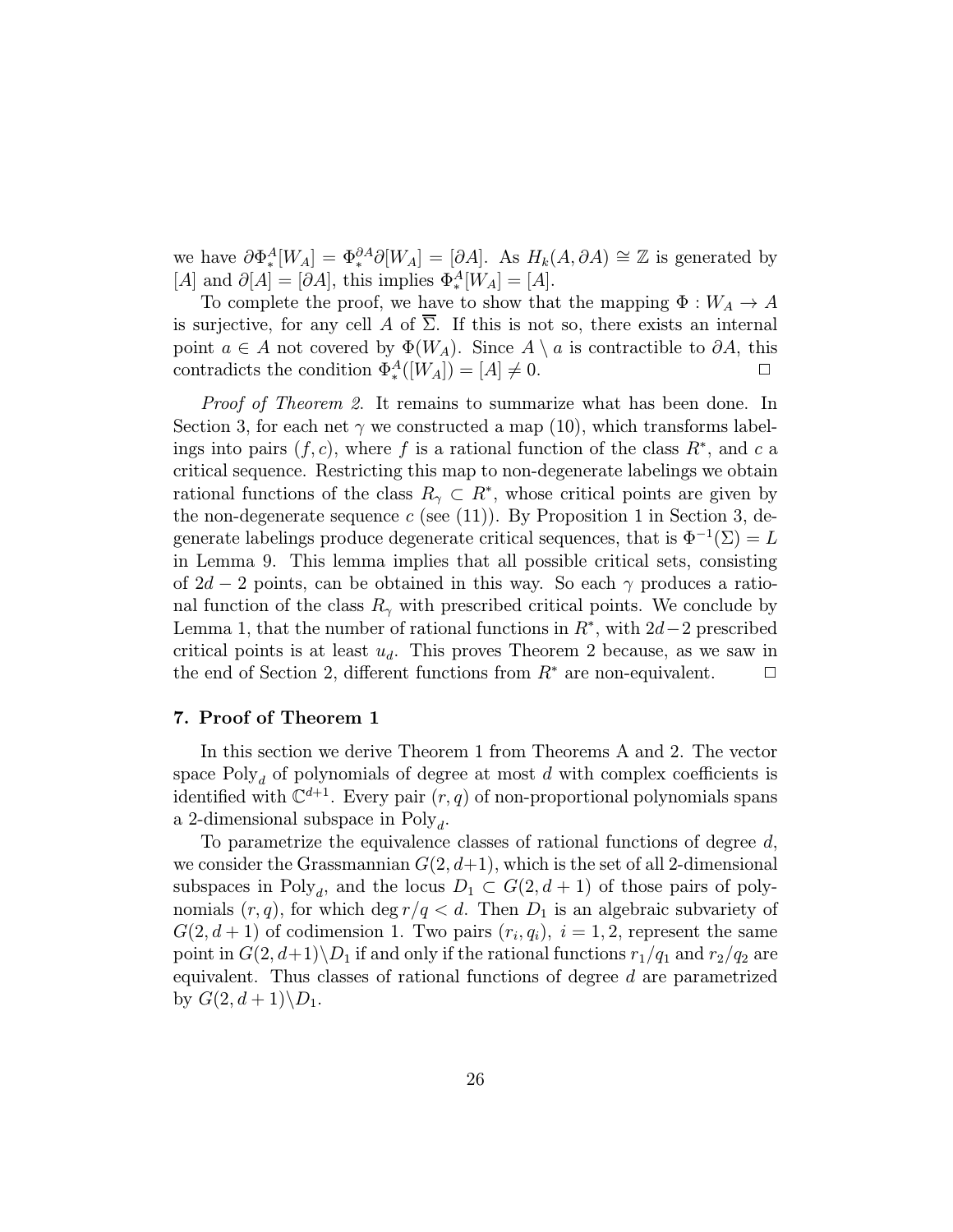The Wronski determinant of two non-proportional polynomials

$$
W(r,q) = \begin{vmatrix} r & q \\ r' & q' \end{vmatrix}
$$

is a non-zero polynomial of degree at most  $2d - 2$ , whose zeros are finite critical points of  $f = r/q$ , counting multiplicities, and common zeros of r and q. The common zeros of r and q are multiple zeros of  $W(r, q)$ . If two pairs of polynomials define the same point in  $G(2, d+1)$ , then the Wronskians of these pairs differ by a constant multiple. The set of all non-zero polynomials of degree at most  $2d-2$ , modulo proportionality, is parametrized by  $\mathbb{CP}^{2d-2}$ . Thus we have a regular map  $\widetilde{W}$ :  $G(2, d+1) \to \mathbb{CP}^{2d-2}$ , defined by taking the proportionality class of the Wronski determinant.

We show that  $W$  is a finite map [13, p. 177]. This fact is known, [6, 11] but we include a short proof. We normalize our Wronskians, so that the coefficient of the monomial of the smallest degree equals 1. Notice that each monomial  $z^n$ , where  $0 \leq n \leq 2d-2$ , has only finitely many preimages under W, namely the 2-subspaces, generated by pairs  $(z^k, z^m)$ , where  $k+m=n+1$ and  $k \neq m$ . If  $(r, q)$  represents a point in  $G(2, d + 1)$ , we consider the oneparametric family of points represented by  $(r_{\lambda}, q_{\lambda})$ ,  $\lambda \in \mathbb{C}^*$ , where  $r_{\lambda}(z)$  $r(\lambda z)$  and  $q_{\lambda}(z) = q(\lambda z)$ . Putting  $w_{\lambda} = W(r_{\lambda}, q_{\lambda})$ , we obtain  $W(r_{\lambda}, q_{\lambda})(z) =$  $\lambda W(r, q)(\lambda z)$ , and after normalization  $w_{\lambda}(z) = \lambda^{-n-1}W(r, q)(\lambda z)$ , where  $n \in \mathbb{Z}$  $[0, 2d-2]$  is the smallest degree of monomials in  $W(r, q)$ . So dim  $W^{-1}(w_\lambda) =$ dim  $W^{-1}(w_1)$  for  $\lambda \in \mathbb{C}^*$ , and

$$
w_0 := \lim_{\lambda \to 0} w_\lambda
$$
 is  $w_0(z) = z^n$ .

As the dimension of preimage is an upper semi-continuous function of the point [13, p. 138], for regular mappings into compact spaces, that is

$$
\limsup_{\lambda \to 0} \dim \widetilde{W}^{-1}(w_{\lambda}) \le \dim \widetilde{W}^{-1}(w_0) = 0,
$$

we conclude that  $\dim \widetilde{W}^{-1}(w_1) = 0$  for every  $w_1 \in \mathbb{CP}^{2d-2}$ , so the preimages are finite, and the map  $W$  is finite.

Let  $D_2 \subset \mathbb{CP}^{2d-2}$  be the locus of polynomials with multiple roots, or having smaller degree than  $2d - 2$ . Notice that  $W(D_1) \subset D_2$ . According to Theorem A, for every point w in  $\mathbb{CP}^{2d-2} \backslash D_2$  we have  $|\widetilde{W}^{-1}(w)| \leq u_d$ . On the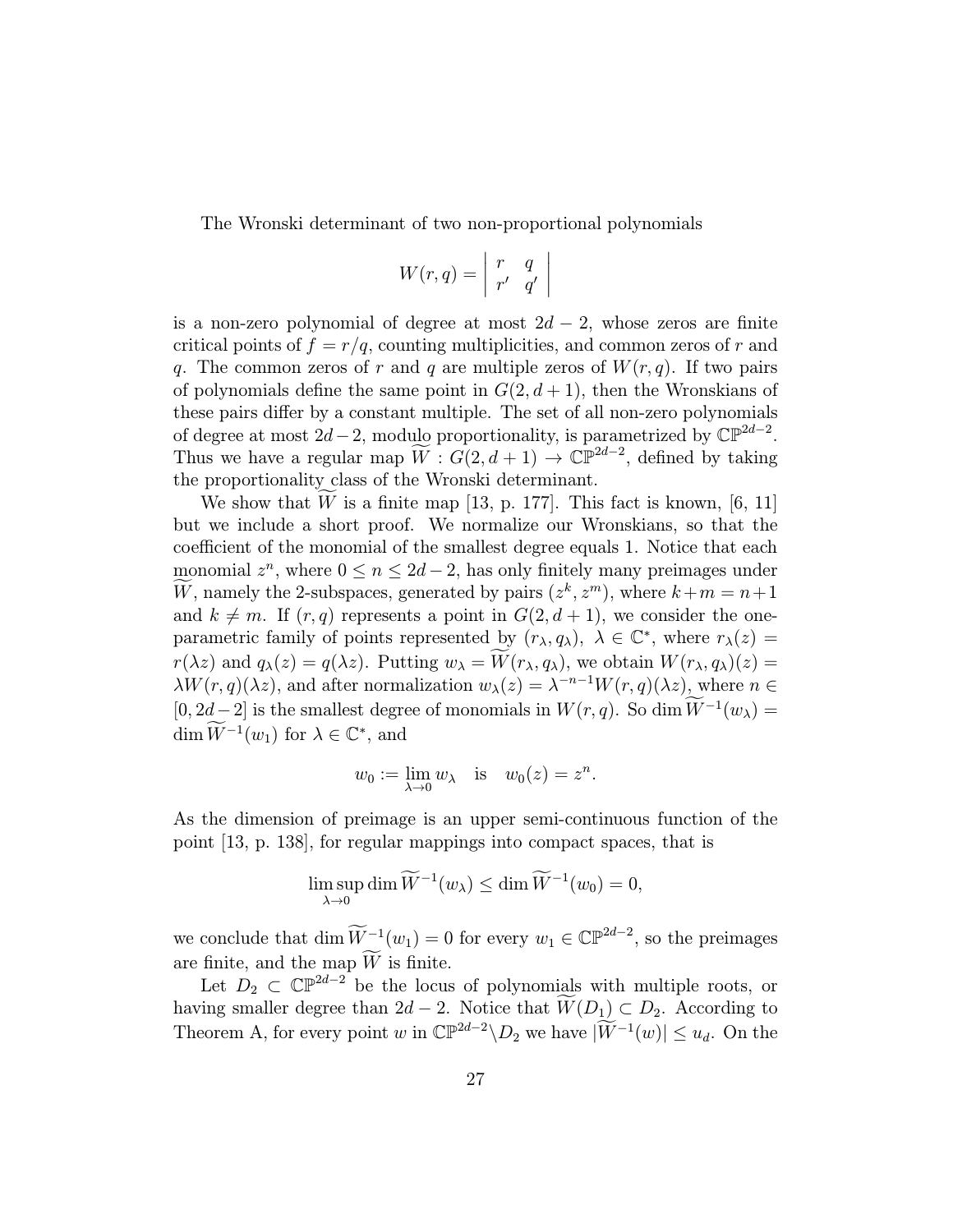other hand, our Theorem 1 implies that for every point  $w$  in the open set  $V$  in  $\mathbb{RP}^{2d-2}$  formed by polynomials with  $2d-2$  distinct real zeros the cardinality of  $W^{-1}(w) \cap G_{\mathbb{R}}(2, d+1)$  is at least  $u_d$ . Here  $G_{\mathbb{R}}(2, d+1)$  stands for the 'real part' of the Grassmannian, that is the collection of those 2-dimensional subspaces which can be generated by pairs of real polynomials. This means that

$$
\widetilde W^{-1}(\mathbf{V})\subset G_\mathbb{R}(2,d+1).
$$

On the other hand, for finite maps we have  $W^{-1}(w) = \lim_{w' \to w} W^{-1}(w'),$ so  $\widetilde{W}^{-1}(\overline{\mathbf{V}}) \subset G_{\mathbb{R}}(2, d+1)$ , where  $\overline{\mathbf{V}}$  is the subset of  $\mathbb{RP}^{2d-2}$  formed by polynomials with all real zeros. <sup>2</sup>

# References

- [1] L. Ahlfors, Conformal Invariants, McGraw Hill, NY, 1973.
- [2] V.I. Arnold, Springer numbers and morsification spaces, J. Algebr. Geom. 1 (1992) 197-214.
- [3] V.I. Arnold, Topological classification of real trigonometric polynomials and cyclic serpents polyhedron, Arnold–Gelfand Seminar, Birkhäuser, Boston, 1996.
- [4] P.P. Belinskii, General properties of quasiconformal mappings, Nauka, Novosibirsk, 1974 (Russian).
- [5] K. Borsuk, On the imbedding of systems of compacta in simplicial complexes, Fund. Math., 35 (1948) 217-234.
- [6] R.W. Brockett and C.I. Byrnes, Multivariable Nyquist criteria, root loci, and pole placement: a geometric viewpoint, IEEE Trans. Automatic Control, AC-26 (1981), 271-283..
- [7] C.I Byrnes, Pole assignment by output feedback, in: H. Nijmeijer and J. Schumacher, eds, Three Decades of Mathematical Systems Theory, Lect. notes Control and Inf. Sci., vol. 135, Springer, NY, 1989, 31- 78.
- [8] W. Fulton, Introduction to Intersection Theory in Algebraic Geometry, AMS, Providence, RI, 1996, second edition.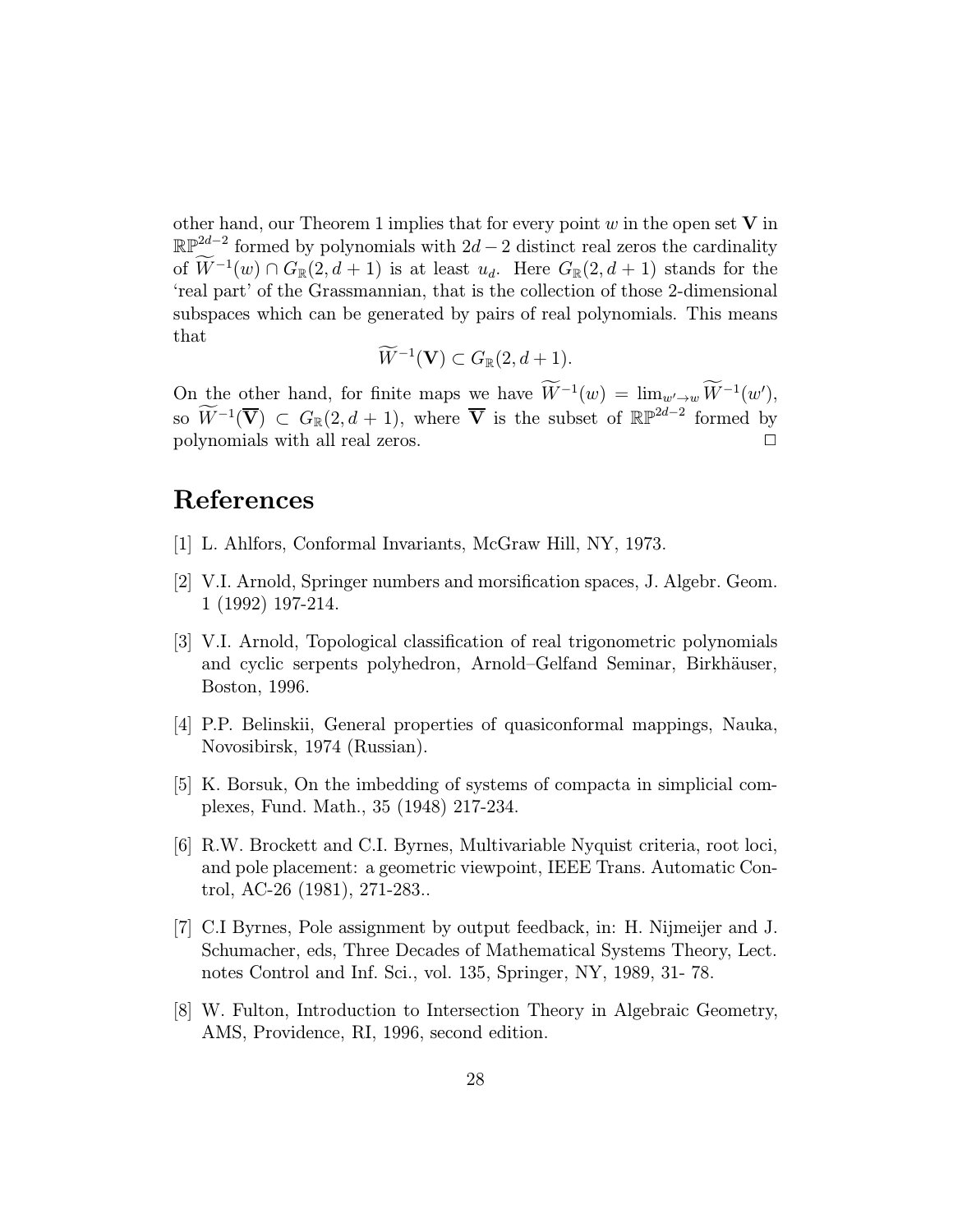- [9] R. Godement, Théorie des faisceaux, Hermann, Paris, 1964.
- [10] A.A. Goldberg and I.V. Ostrovskii, Distribution of values of meromorphic functions, Moscow, Nauka, 1970 (Russian).
- [11] L. Goldberg, Catalan numbers and branched coverings by the Riemann sphere, Adv. Math. 85 (1991) 129-144.
- [12] G. Goluzin, Geometric theory of functions of a complex variable, Transl. math. monogr., 26, AMS, Providence, RI, 1969.
- [13] J. Harris, Algebraic Geometry. A first course, Springer, NY, 1992.
- [14] S. Kleiman, Problem 15. Rigorous foundation of Schubert's enumerative calculus, in: F. Browder, ed., Mathematical development arising from Hilbert problems. Symp. Pure math. AMS, Providence, RI, 1976.
- [15] S. Kleiman and D. Laksov, Schubert calculus, Amer. Math. Monthly 79 (1972) 1061-1082.
- [16] P. Montel, Leçons sur les familles normales de fonctions analytiques et leurs applications, Gauthier–Villars, Paris, 1927.
- [17] H. Schubert, Anzahl–bestimmungen für lineare Räume beliebiger dimension, Acta Math. 8 (1886) 97-118.
- [18] F. Sottile, The special Schubert calculus is real, Electronic Res. Announcements AMS, 5 (1999) 35-39.
- [19] F. Sottile, The conjecture of Shapiro and Shapiro, www.expmath.org/extra/9.2/sottile
- [20] F. Sottile, Real Schubert calculus: polynomial systems and a conjecture of Shapiro and Shapiro, Experimental Math., 9 (2000) 161-182.
- [21] F. Sottile, Enumerative real algebraic geometry, http://www.math.umass.edu/˜sottile/pages/ERAG
- [22] R. Stanley, Enumerative Combinatorics, Vol. 2, Cambridge Univ. Press, Cambridge, 1999.